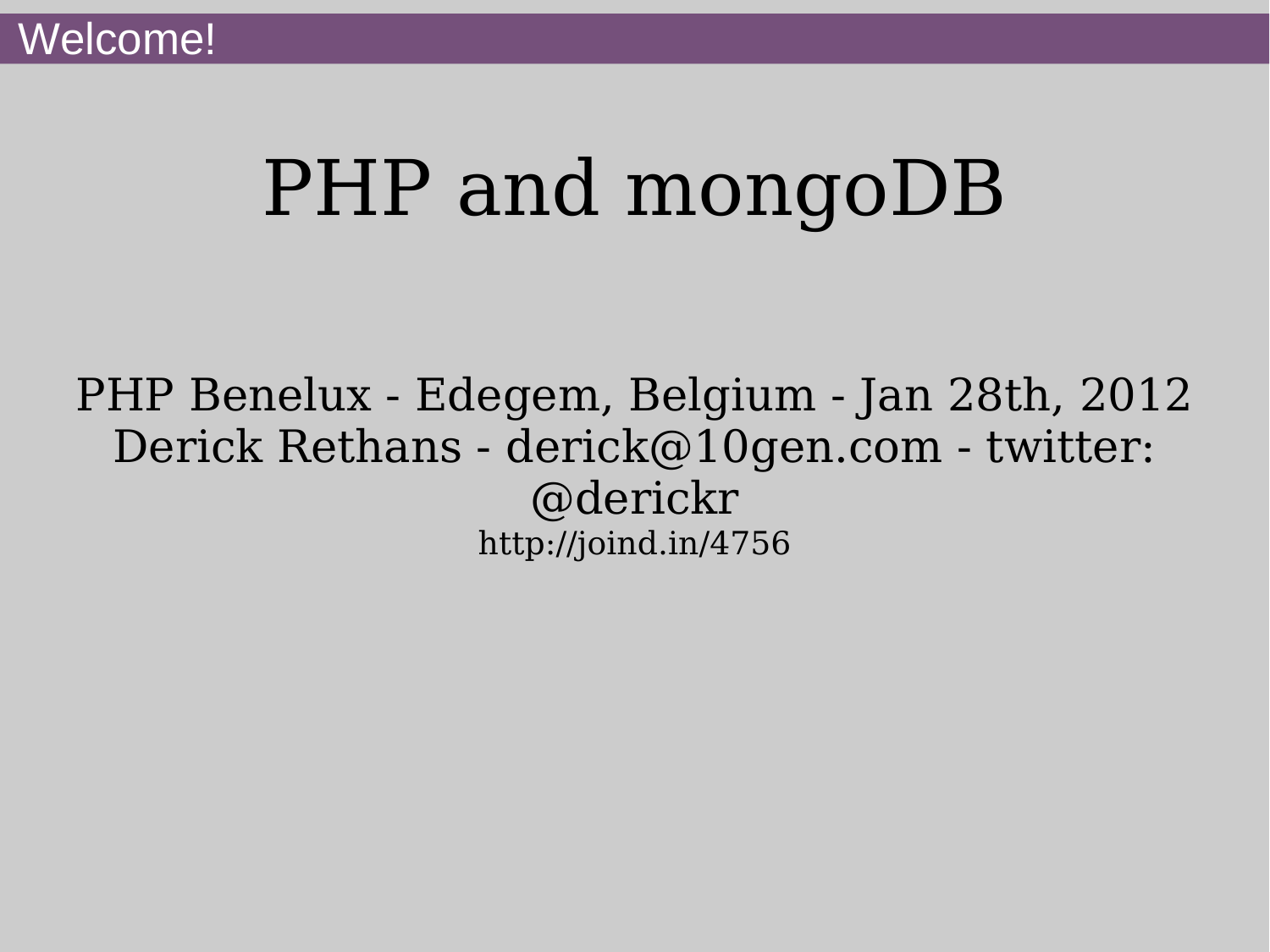# Derick Rethans

- Dutchman living in London
- PHP mongoDB driver maintainer for 10g company behind mongoDB)
- Author of Xdebug
- Author of the mcrypt, input filter, dbus, translit and date/time extensions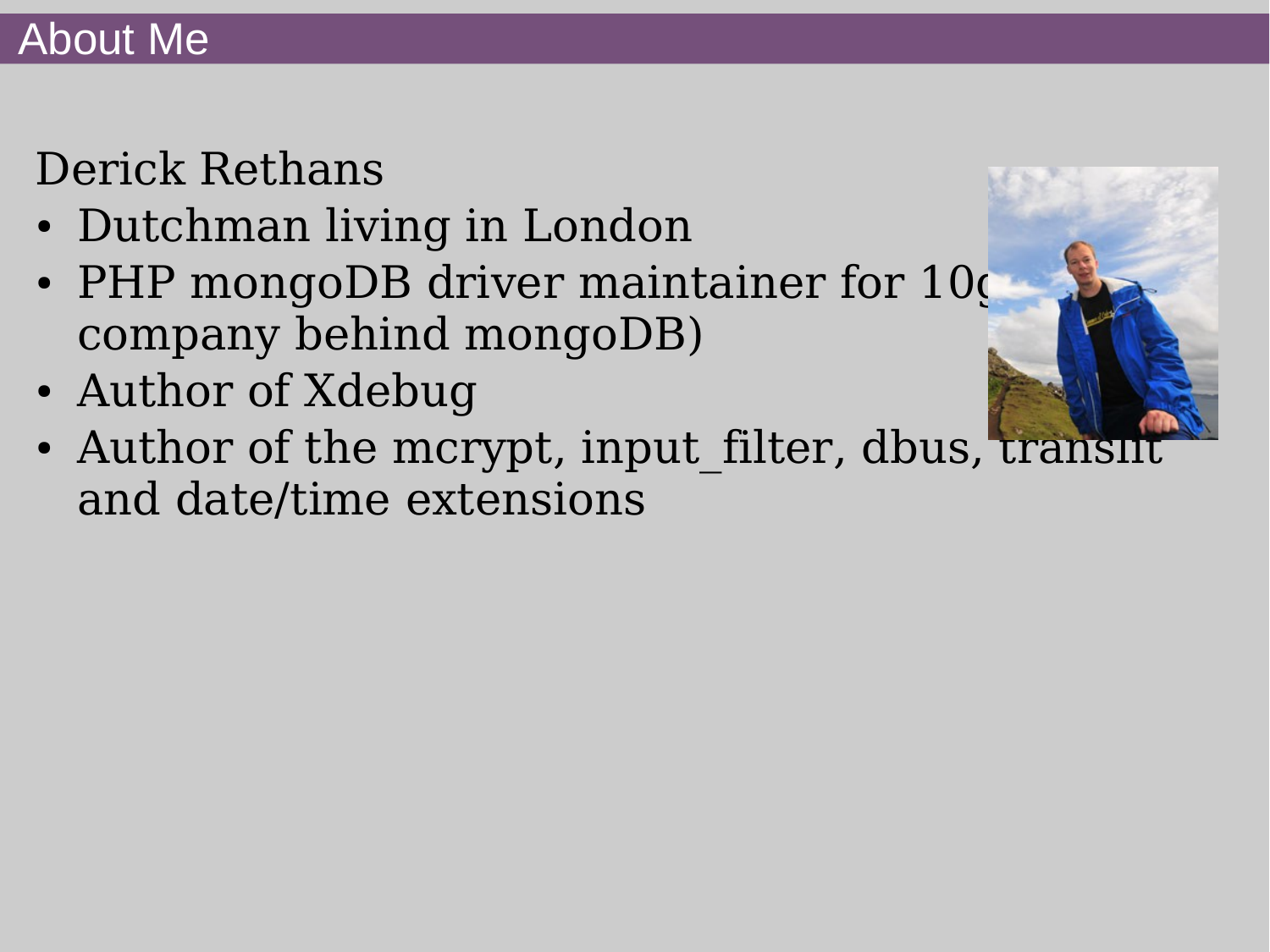

- mongoDB is a document storage and retrieval engine
- It requires almost no configuration to set-up a high available and high performant cluster of database servers
- Each document is stored into a collection, which is stored into a database, which is stored in a database server.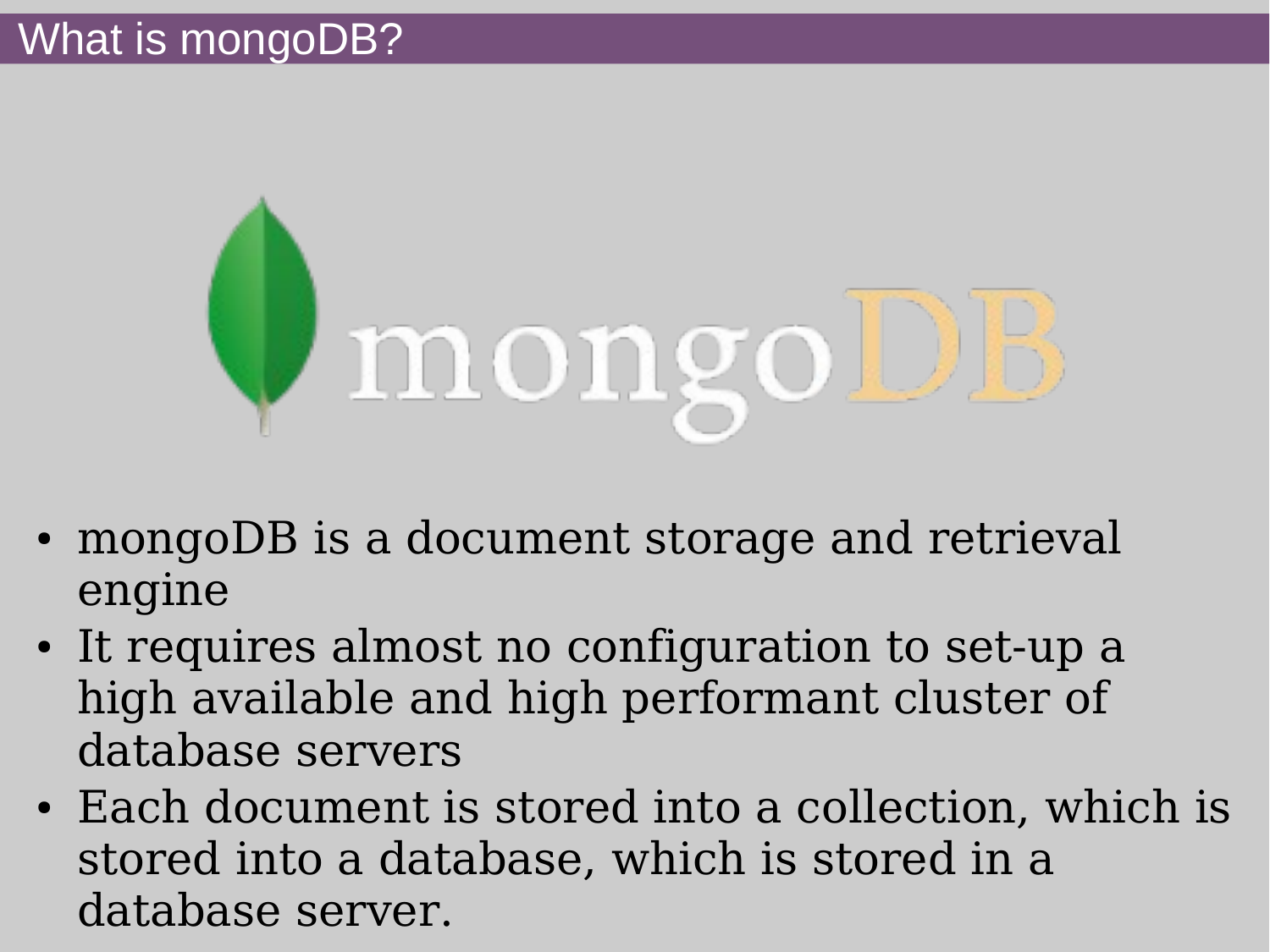## Installation by downloading from :

wget http://fastdl.mongodb.org/linux/mongodb-linux-x86\_64-2.0.2.tgz tar xvzf mongodb-linux-x86\_64-2.0.2.tgz cd mongodb-linux-x86\_64-2.0.2/bin mkdir ../../data ./mongod --dbpath ../../data --logpath /tmp/mongod.log --fork tail -f /tmp/mongod.log Installation through apt-get:

\$ sudo apt-key adv --keyserver keyserver.ubuntu.com --recv 7F0CEB10

\$ sudo echo "deb http://downloads-distro.mongodb.org/repo/debian-sysvinit dist 10gen" >> /etc/apt/sources.list # sudo apt-get update \$ sudo apt-get install mongodb-10gen

Tweak config in /etc/mongodb.conf if you must. mongo (the shell) is a useful application to try out things with.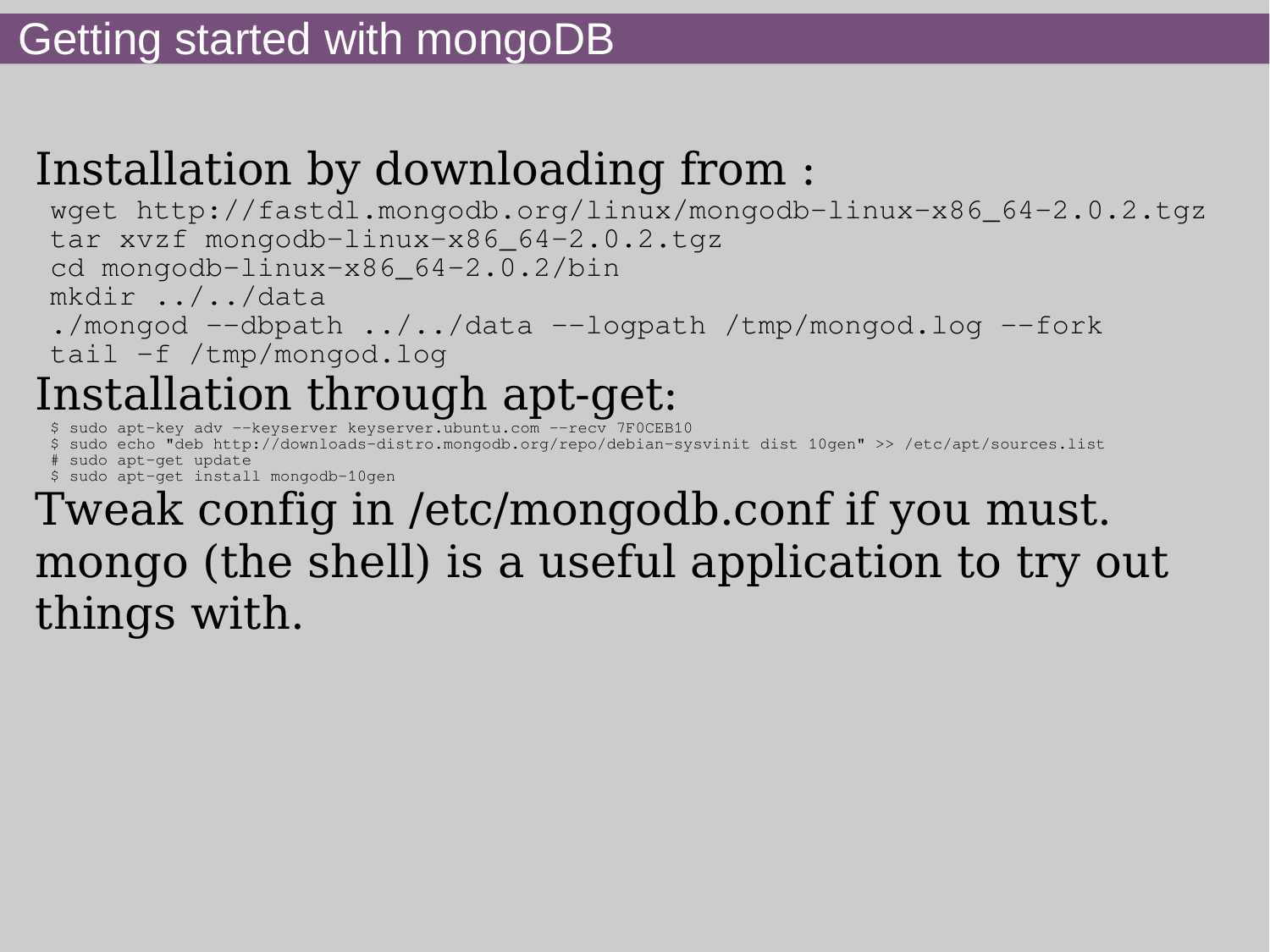## The mongoDB PHP extension



- Maintained and supported by 10gen (well, Kristina and me really)
- Can be installed with pecl: pecl install mongo
- Add extension=mongo.so to php.ini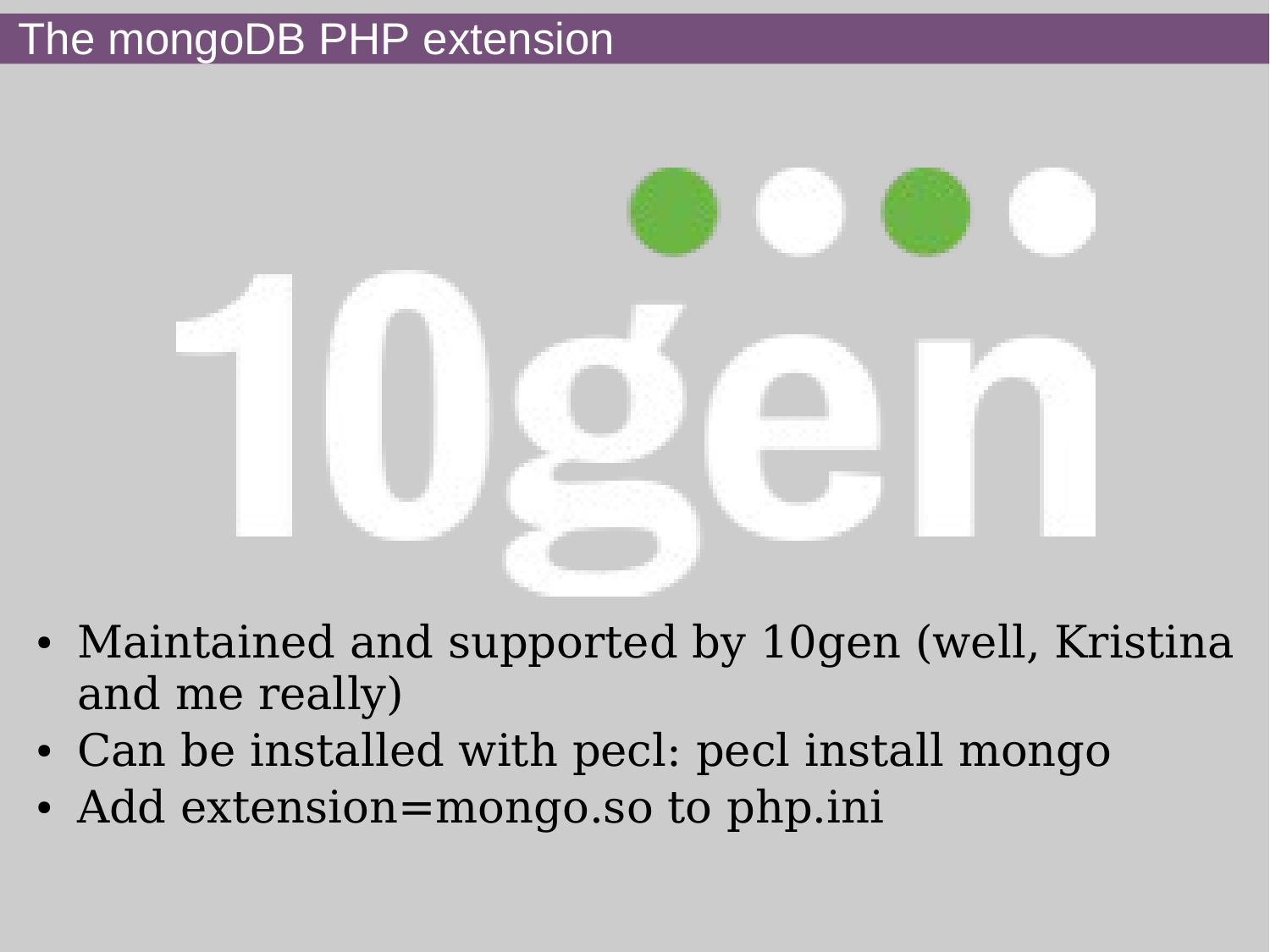## **Terminology**

- JSON Document: the data (row)
- Collection: contains documents (table, view)
- Index
- Embedded Document  $(\sim)$ join)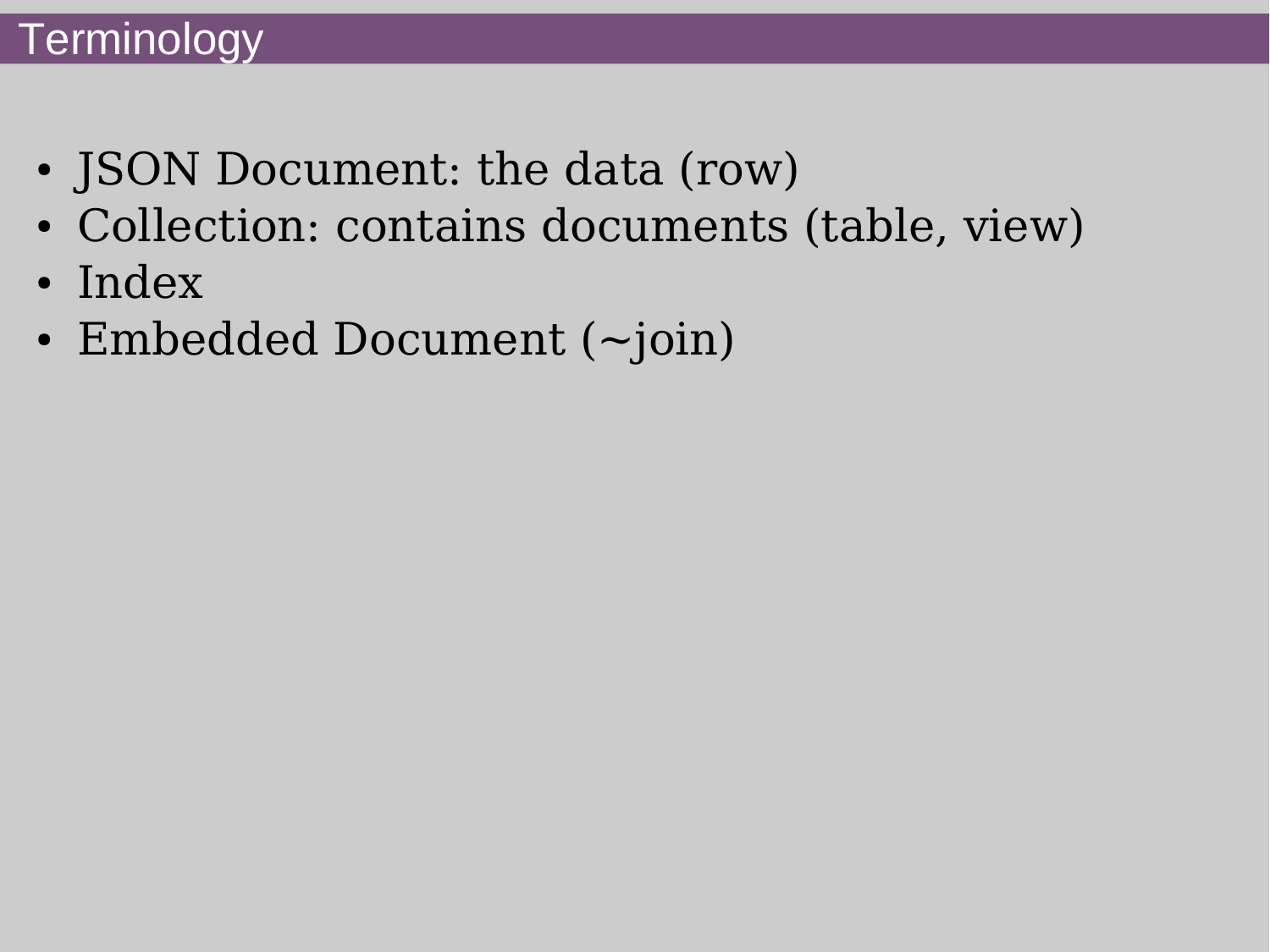## No tables or collections have to do be explicitly created

```
<?php
$m = new Monqo();
\deltadatabase = \deltam->demo;
$collection = $database->testCollection;
?>
```
Different connection strings:

- $\sin =$  new Mongo("mongodb://localhost");
- $\sin =$  new Mongo("localhost:27017");
- $\mathfrak{m}$  = new Mongo("mongodb://localhost:29000");
- $\mathfrak{m} = \text{new}$ Mongo("mongodb://mongo.example.com");
- $\mathfrak{m} = \text{new}$ Mongo("mongodb://mdb1.example.com,mdb2.exa mple.com");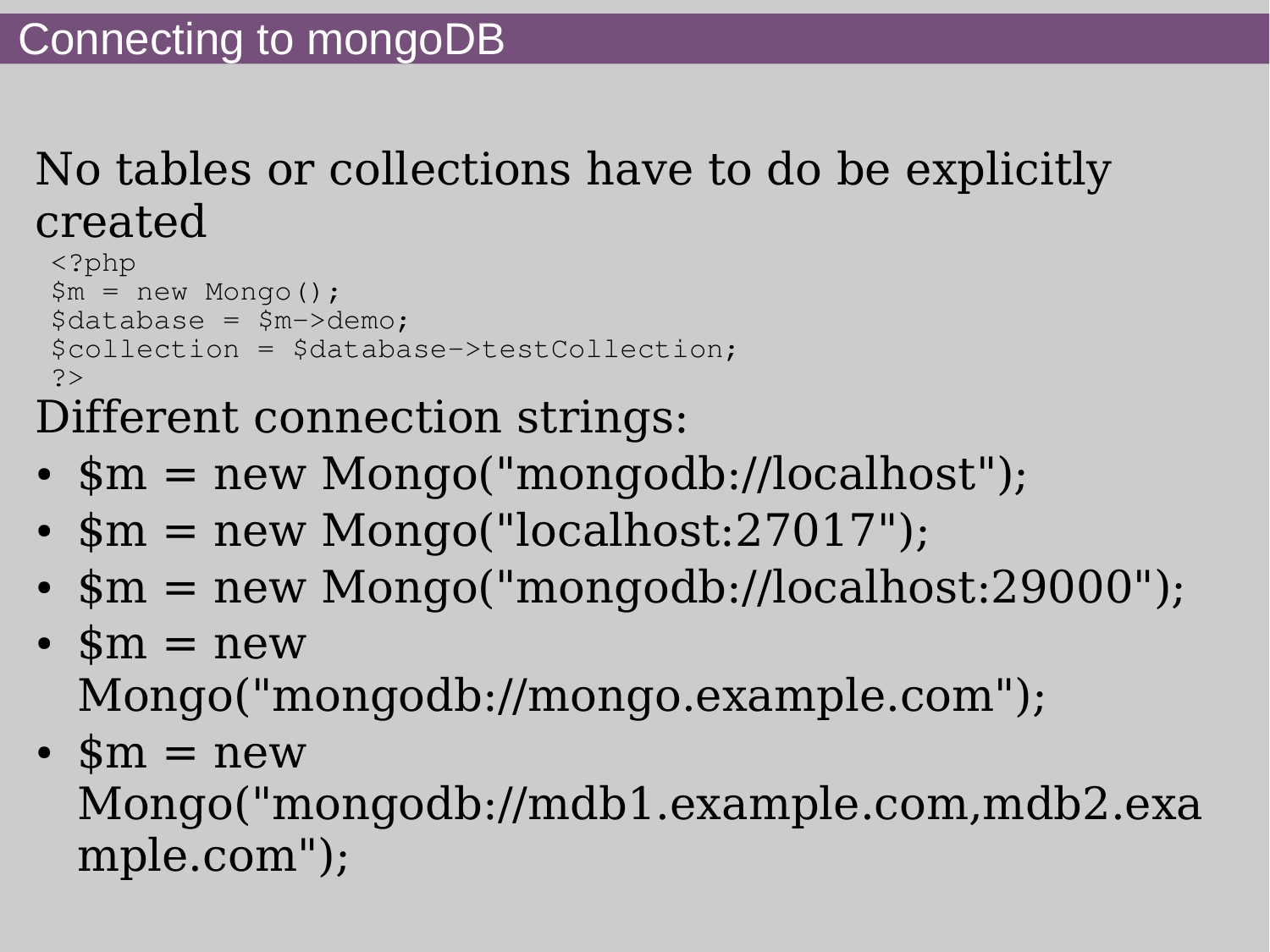#### **Documents**

- Stored as BSON (Binary JSON)
- Can have embedded documents
- Have a unique ID (the id field) Simple document: {

```
"_id": ObjectId("4cb4ab6d7addf98506010001"),
     "id" : NumberLong(1),
     "desc" : "ONE"
}
```
# Document with embedded documents:

```
{
             "_id" : "derickr",
             "name" : "Derick Rethans",
             "articles" : [
\left\{ \begin{array}{cc} 0 & 0 & 0 \\ 0 & 0 & 0 \\ 0 & 0 & 0 \\ 0 & 0 & 0 \\ 0 & 0 & 0 \\ 0 & 0 & 0 \\ 0 & 0 & 0 \\ 0 & 0 & 0 \\ 0 & 0 & 0 \\ 0 & 0 & 0 \\ 0 & 0 & 0 \\ 0 & 0 & 0 \\ 0 & 0 & 0 & 0 \\ 0 & 0 & 0 & 0 \\ 0 & 0 & 0 & 0 \\ 0 & 0 & 0 & 0 & 0 \\ 0 & 0 & 0 & 0 & 0 \\ 0 & 0 & 0 & 0 & 0 \\ 0 & 0 & 0 & 0 & 0 & 0 \\ 0 "title" : "Profiling PHP Applications",
                                       "url" : "http://derickrethans.nl/talks/profiling-phptourlille11.pdf",
                          },
\left\{ \begin{array}{ccc} 0 & 0 & 0 \\ 0 & 0 & 0 \\ 0 & 0 & 0 \\ 0 & 0 & 0 \\ 0 & 0 & 0 \\ 0 & 0 & 0 \\ 0 & 0 & 0 \\ 0 & 0 & 0 \\ 0 & 0 & 0 \\ 0 & 0 & 0 \\ 0 & 0 & 0 \\ 0 & 0 & 0 \\ 0 & 0 & 0 \\ 0 & 0 & 0 & 0 \\ 0 & 0 & 0 & 0 \\ 0 & 0 & 0 & 0 \\ 0 & 0 & 0 & 0 & 0 \\ 0 & 0 & 0 & 0 & 0 \\ 0 & 0 & 0 & 0 & 0 \\ 0 & 0 & 0 & 0 "title" : "Xdebug",
                                       "url" : "http://derickrethans.nl/talks/xdebug-phpbcn11.pdf",
 }
\blacksquare}
```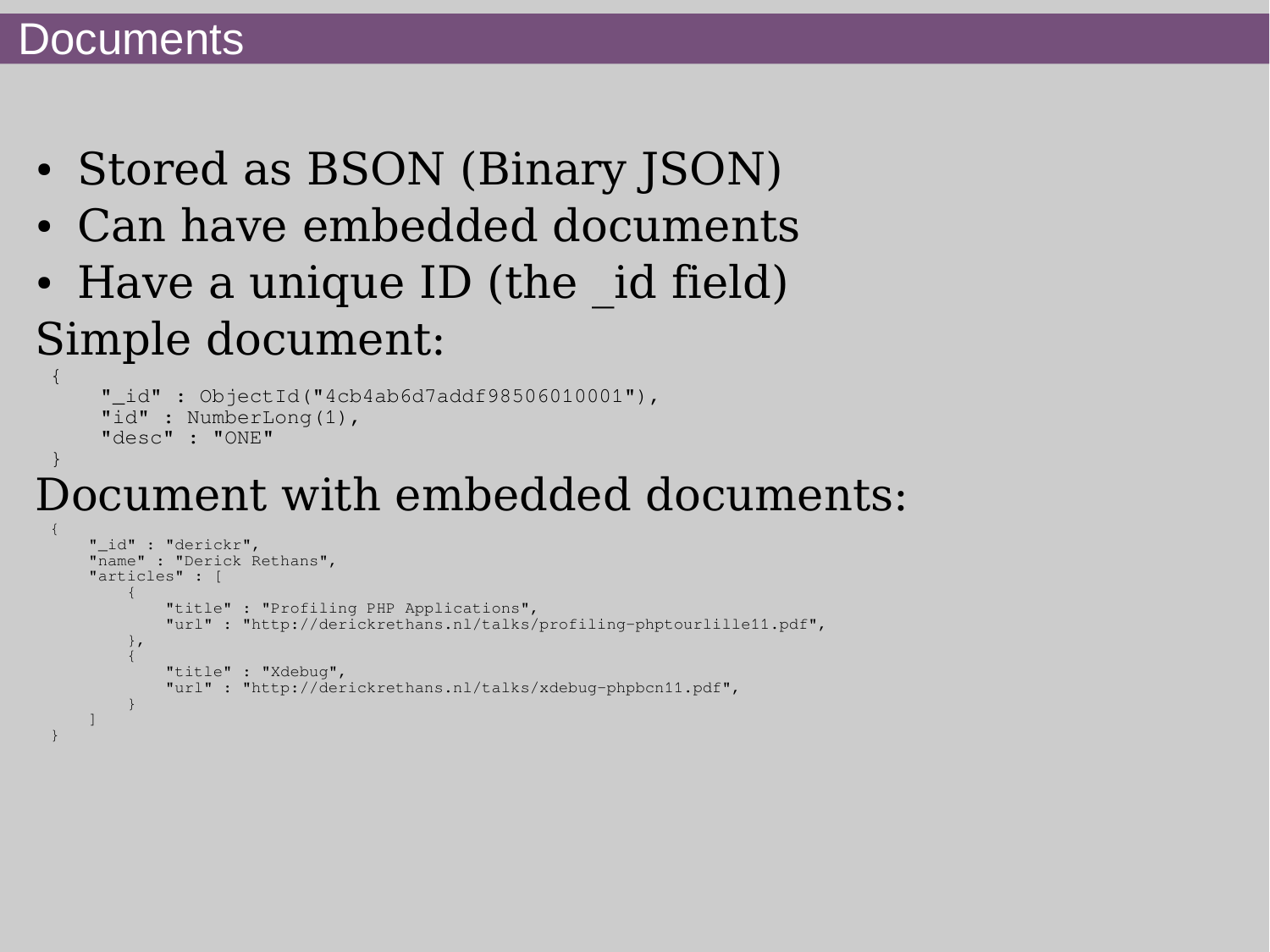## Inserting a document

```
<?php
$document = array("id" => "derickr",
     "name" => "Derick Rethans",
    "articles" => array(
         array(
              "title" => "Profiling PHP Applications",
              "url" => "http://derickrethans.nl/talks/profiling-phptourlille11.pdf",
          ),
          array(
              "title" => "Xdebug",
              "url" => "http://derickrethans.nl/talks/xdebug-phpbcn11.pdf",
\overline{\phantom{a}}\overline{\phantom{a}});
$m = new Monqo();var_dump( $m->demo->articles->insert( $document ) );
?>
```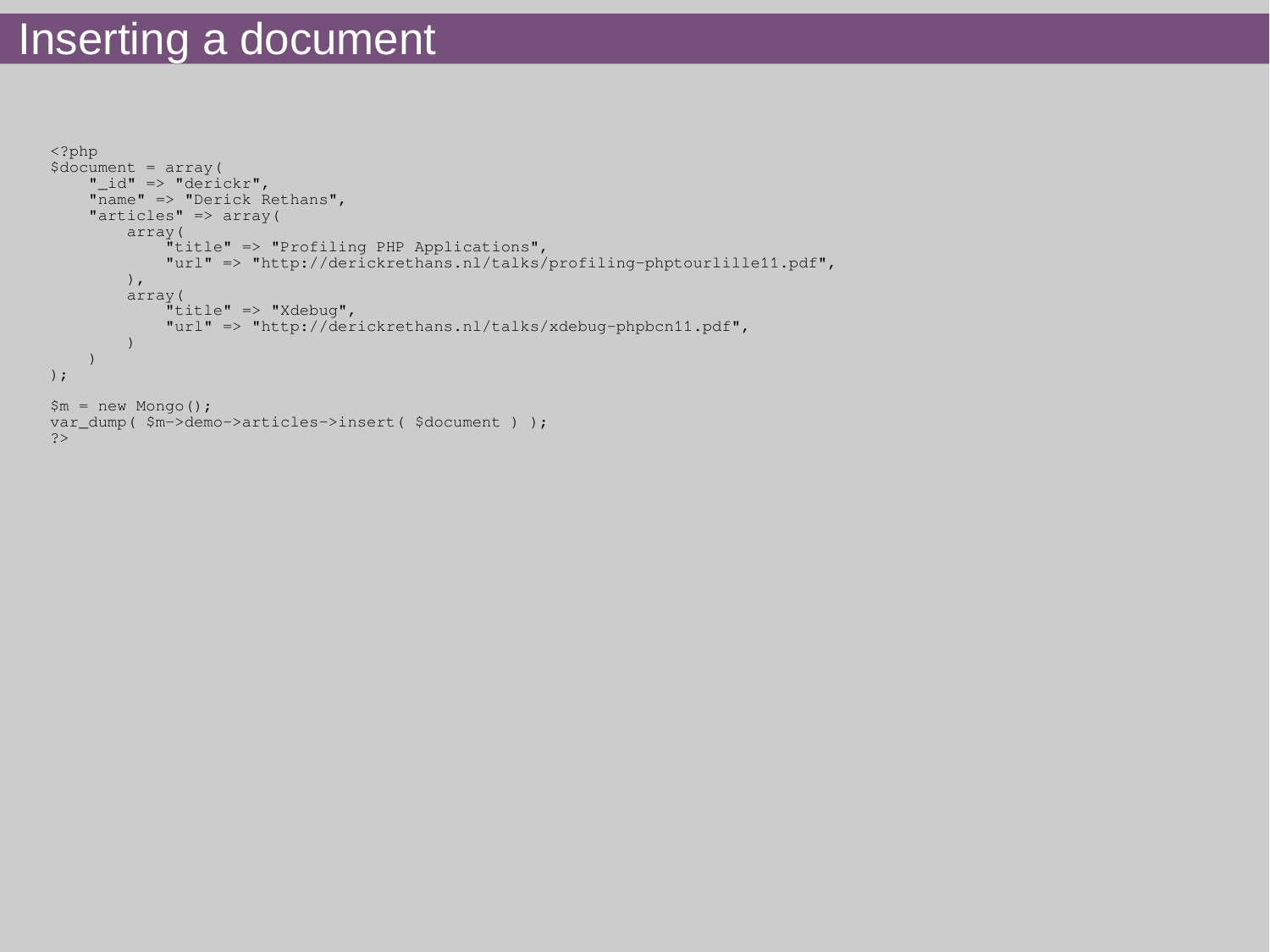- null
- boolean
- integer (both 32-bit and 64-bit, MongoInt32, MongoInt64)
- double
- string (UTF-8)
- array
- associative array
- MongoRegex
- MongoId
- MongoDate
- MongoCode
- MongoBinData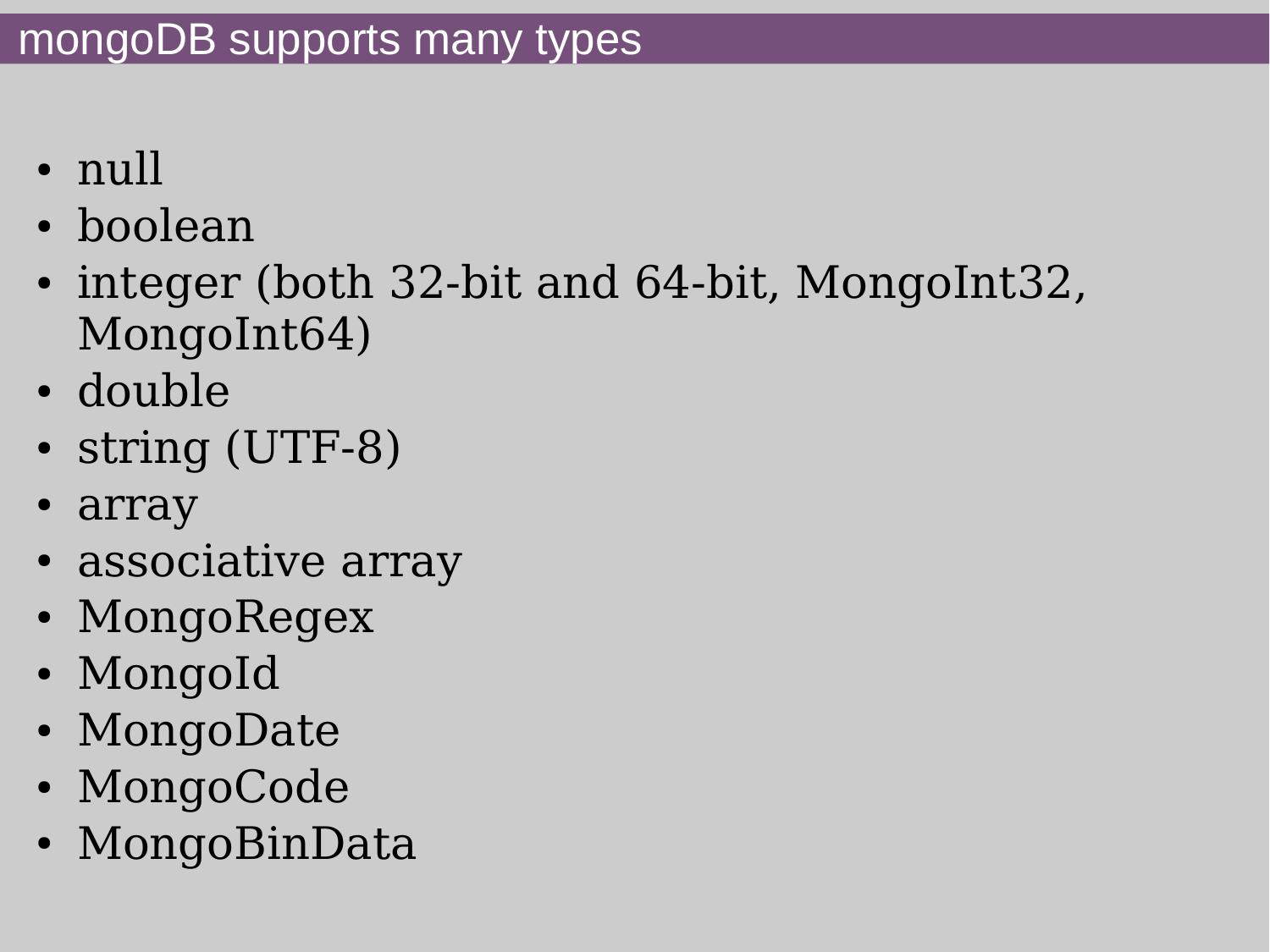#### IDs

- Every document needs an ID
- IDs need to be unique
- You can set your own, or let them be auto generated

```
<?php
$m = new Monqo();
$c = $m->demo->articles;
\daggerd = array( 'name' => 'Derick', '_id' => 'derickr' );
$c->insert( $d );
var dump($d);
\daggerd = array( 'name' => 'Derick' );
$c->insert( $d );
var_dump( $d );
?>
```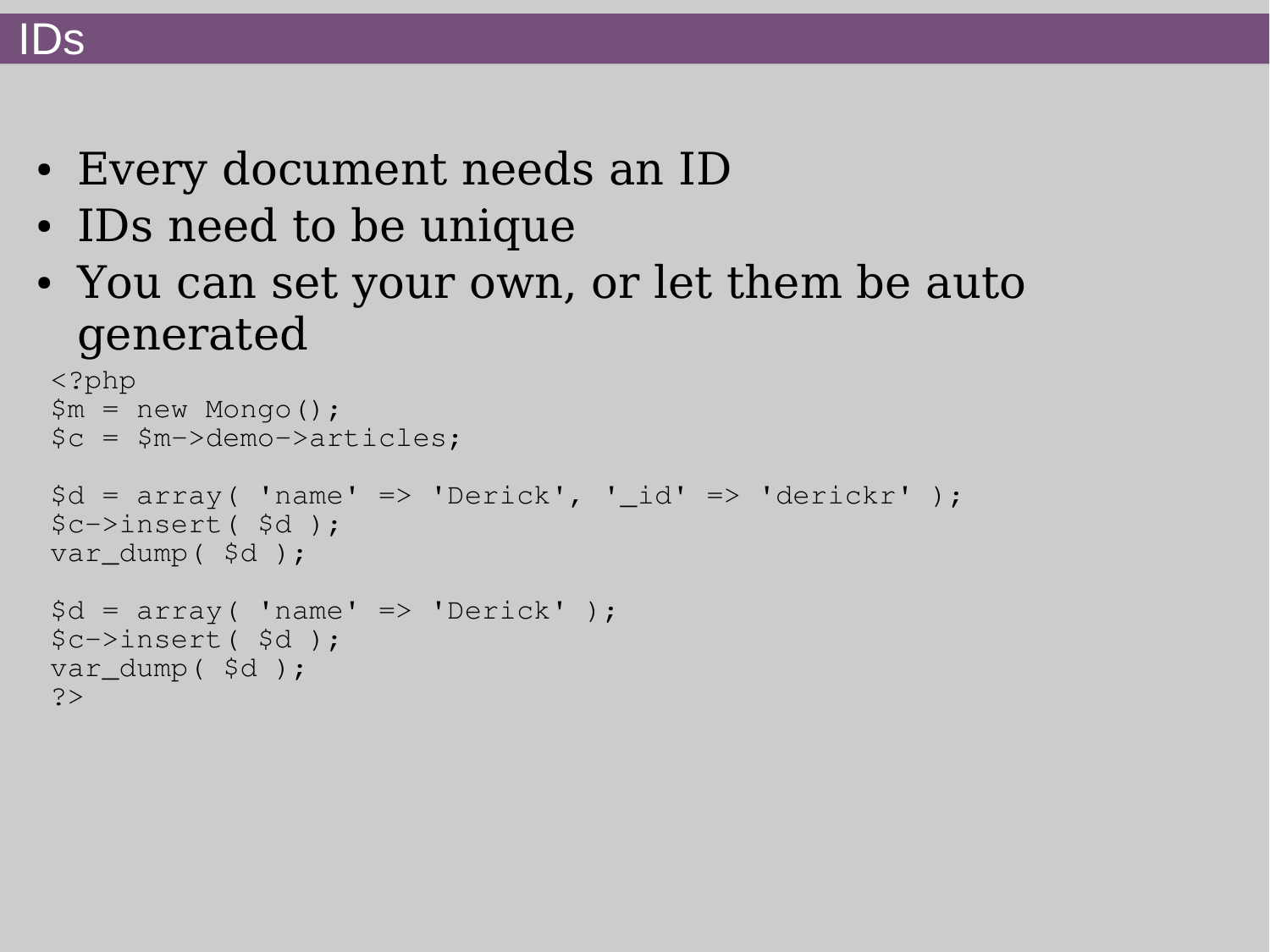## So far, we have not checked for whether inserts worked.

```
<?php
$m = new Mongo;
$c = $m->demo->articles;
\frac{\zeta}{c}->insert( array( ' id' => 'derickr' ) );
$c->insert(array('id' => 'derickr') );
?>
"Safe" inserts:
<?php
$m = new Mongo;
$c = $m->demo->articles;
try {
      $c->insert(
         array('_id' => 'derickr'), // document
         array( 'safe' \Rightarrow true ) // options
      );
} catch ( Exception $e ) {
    var_dump( $e->getMessage() );
}
?>
```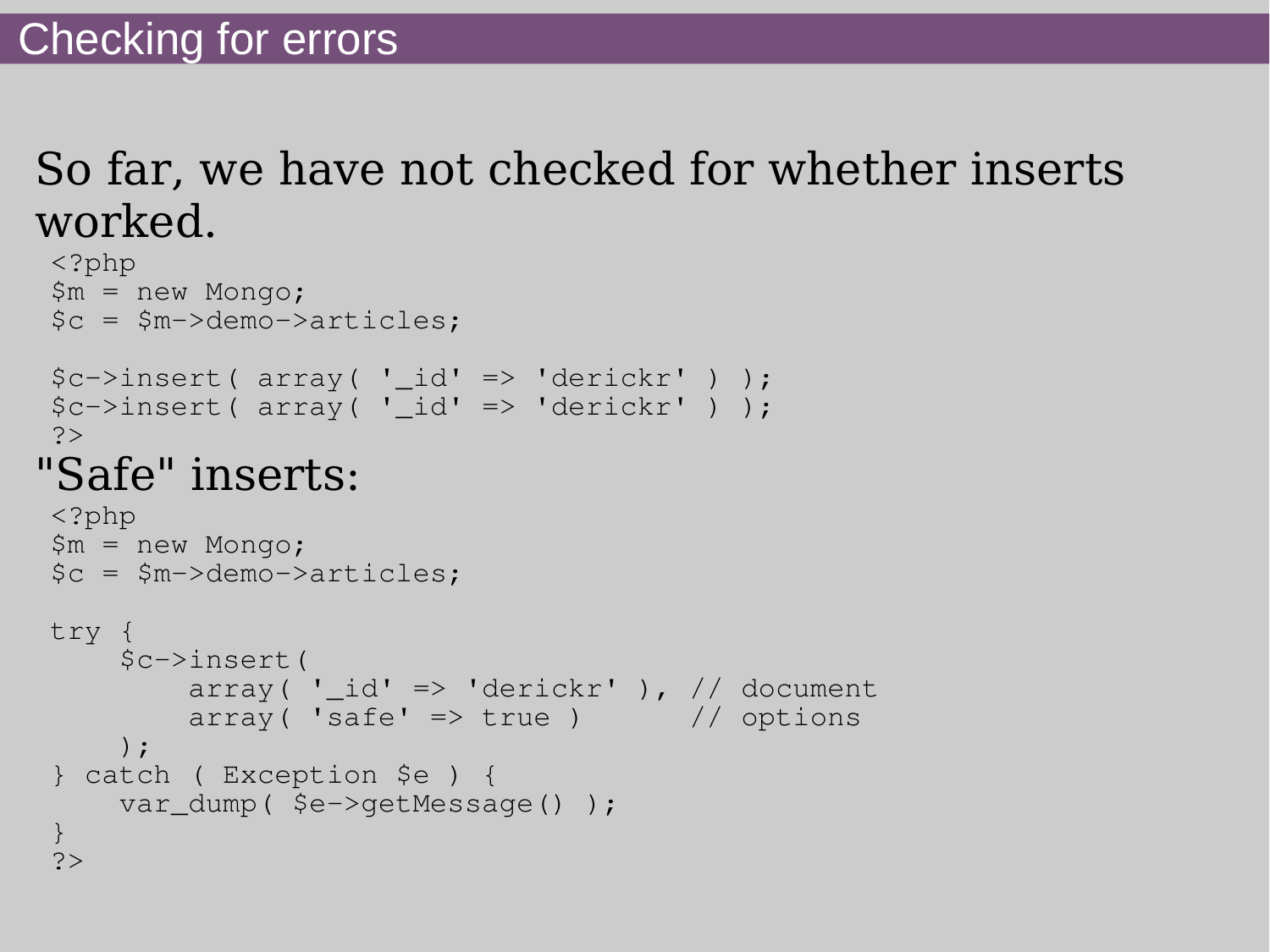Safeness levels:

- Confirm change recorded in memory: array('safe'  $\Rightarrow$  true  $)$ ;
- Confirm inclusion in journal:  $array('j' => true)$ ;
- Confirm committed to disk: array('fsync' => true );

```
<?php
$m = new Monqo();
$c = $m->demo->articles;
$c->insert(
    array( '_id' => 'derickr' ), // document
   array('j' => true ) // options
);
$c->insert(
   array('_id' => 'mongodb' ), // document
    array( 'fsync' \Rightarrow true ) // options
);
?>
```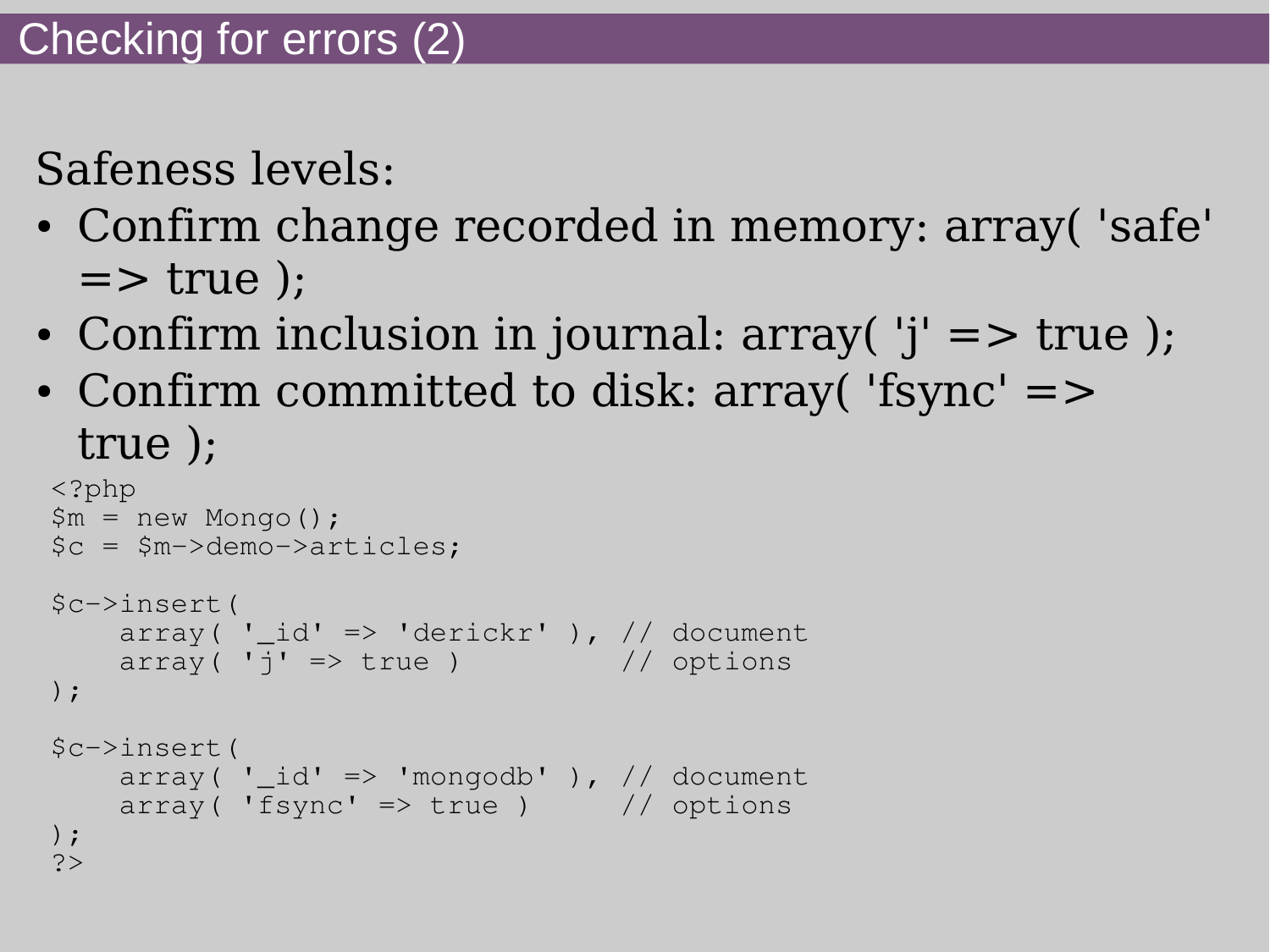#### Querying

```
<?php
$m = new Monqo();
$record = $m->demo->articles->findOne();
$record = $m->demo->articles->findOne( array( '_id' => 'derickr' ) );
$record = $m->demo->articles->findOne( array( 'articles.title' => 'Xdebug' ) );
$record = $m->demo->articles->findOne(
   array( 'articles.title' => 'Xdebug' ),
  array( 'name' => true, 'articles.url' => true )
);
var_dump( $record );
?>
```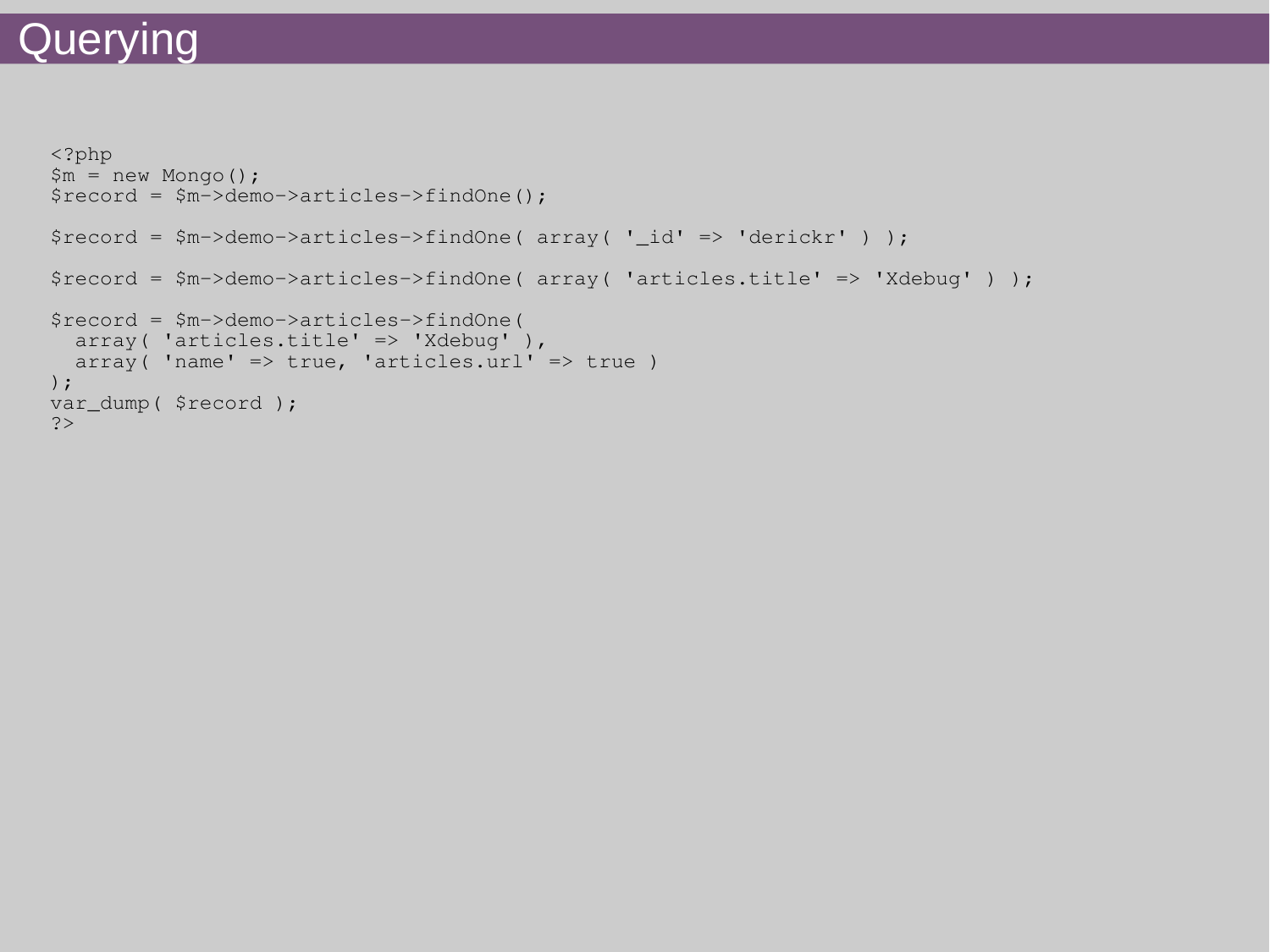## Finding multiple documents is done with the find(), and returns an iterator in the form of a MongoCursor object.

```
<?php
$m = new Monqo();
$c = $m->demo->articles;
$cursor = $c->find();
var_dump( $cursor );
foreach ( $cursor as $r )
\{ var_dump( $r );
}
?>
```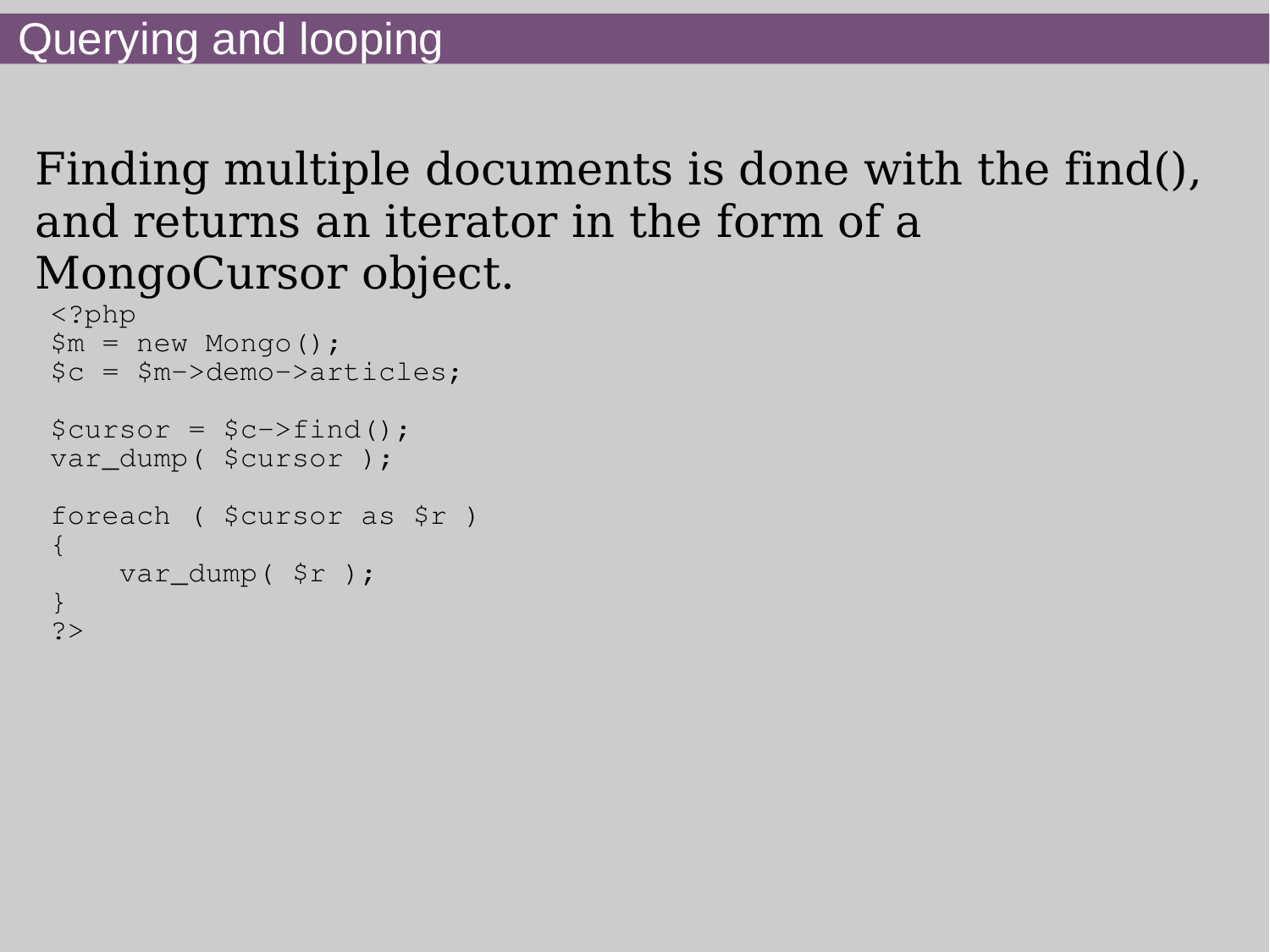## **Sorting**

```
<?php
$m = new Mongo();
$c = $m->demo->articles;
\text{Scursor} = \text{Sc->find()} \rightarrow \text{sort}( \text{array('\_id' => -1 ) };foreach ( $cursor as $r )
{
     var_dump( $r );
}
?>
```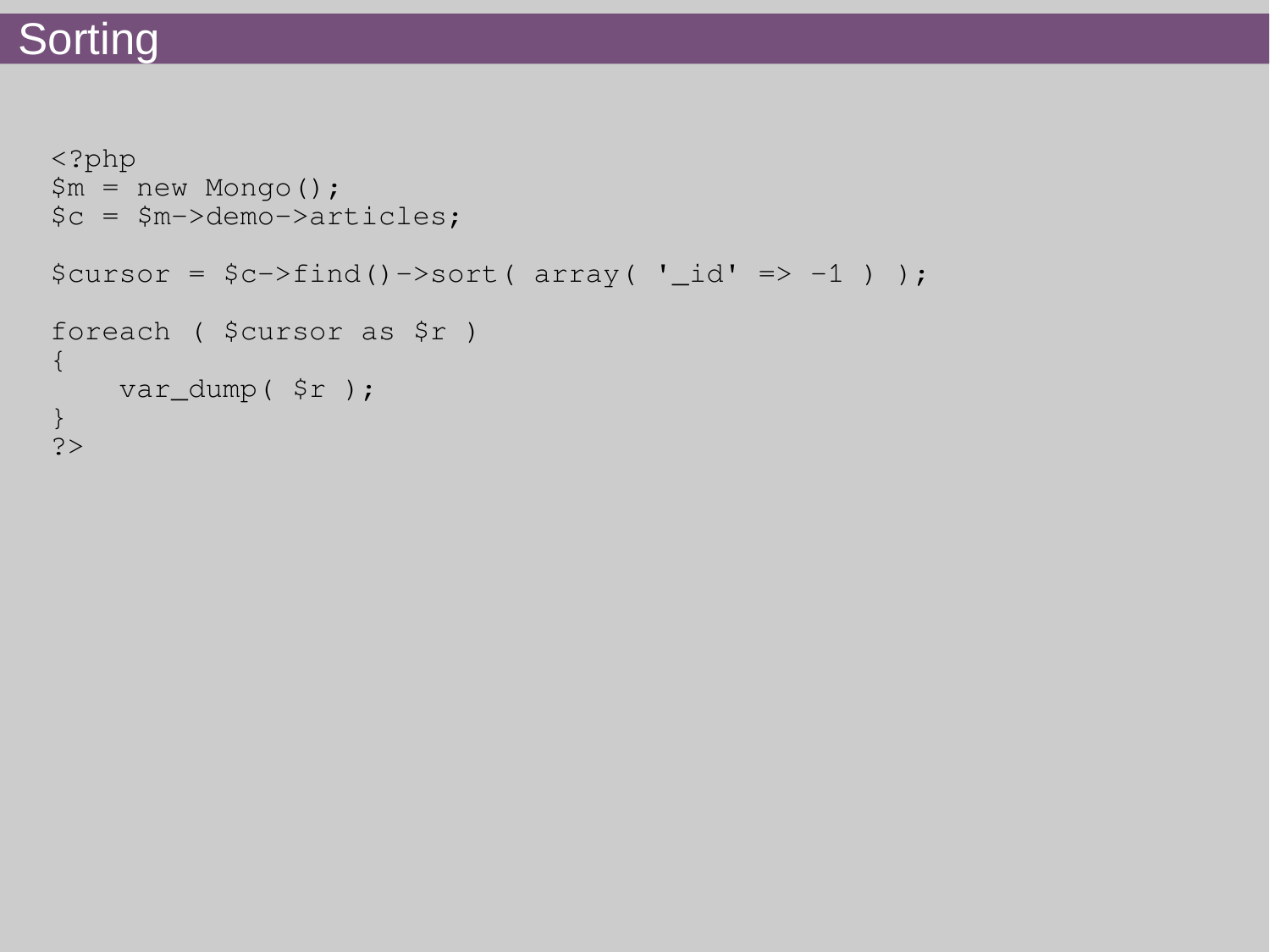## Limit and skip

```
<?php
$m = new Mongo();$c = $m->demo->articles;
\text{Scursor} = \text{Sc-}>\text{find}();
$cursor->sort( array( '_id' => 1 ) )
       \rightarrowlimit(3)
       \rightarrowskip(3);
foreach ( $cursor as $r )
{
     var_dump( $r );
}
?>
```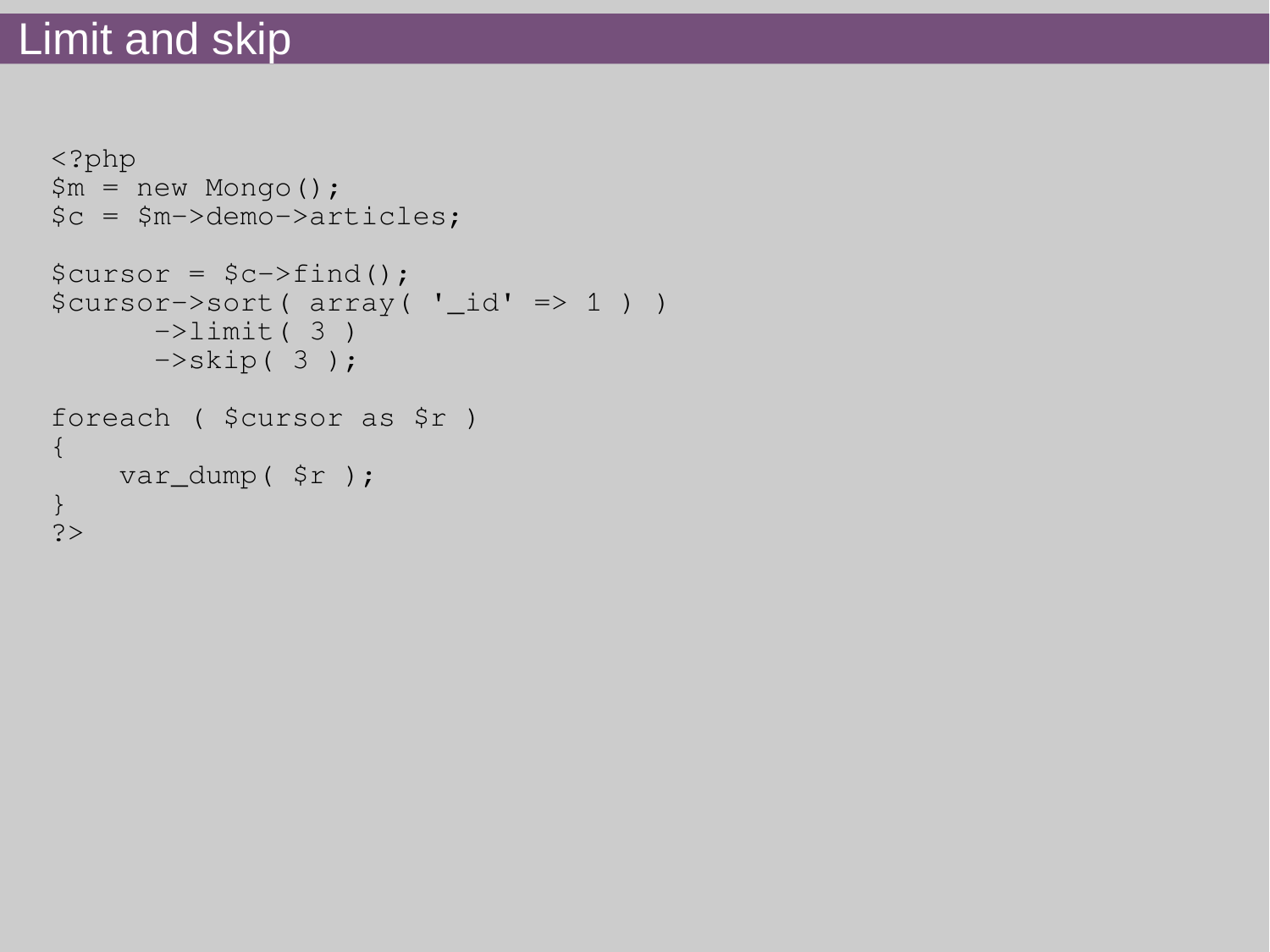Besides testing for exact matches, mongoDB also has operators. Operators start with a '\$', so make sure to use single quotes! Compare:

- \$lt, \$lte, \$gt, \$gte  $(<, <=, >, >=)$
- \$ne (not equal)
- \$exists (field exists)
- \$mod (modulo)

Logical:

- \$or (one needs to match)
- \$and (all need to match)
- \$nor (not or)
- \$not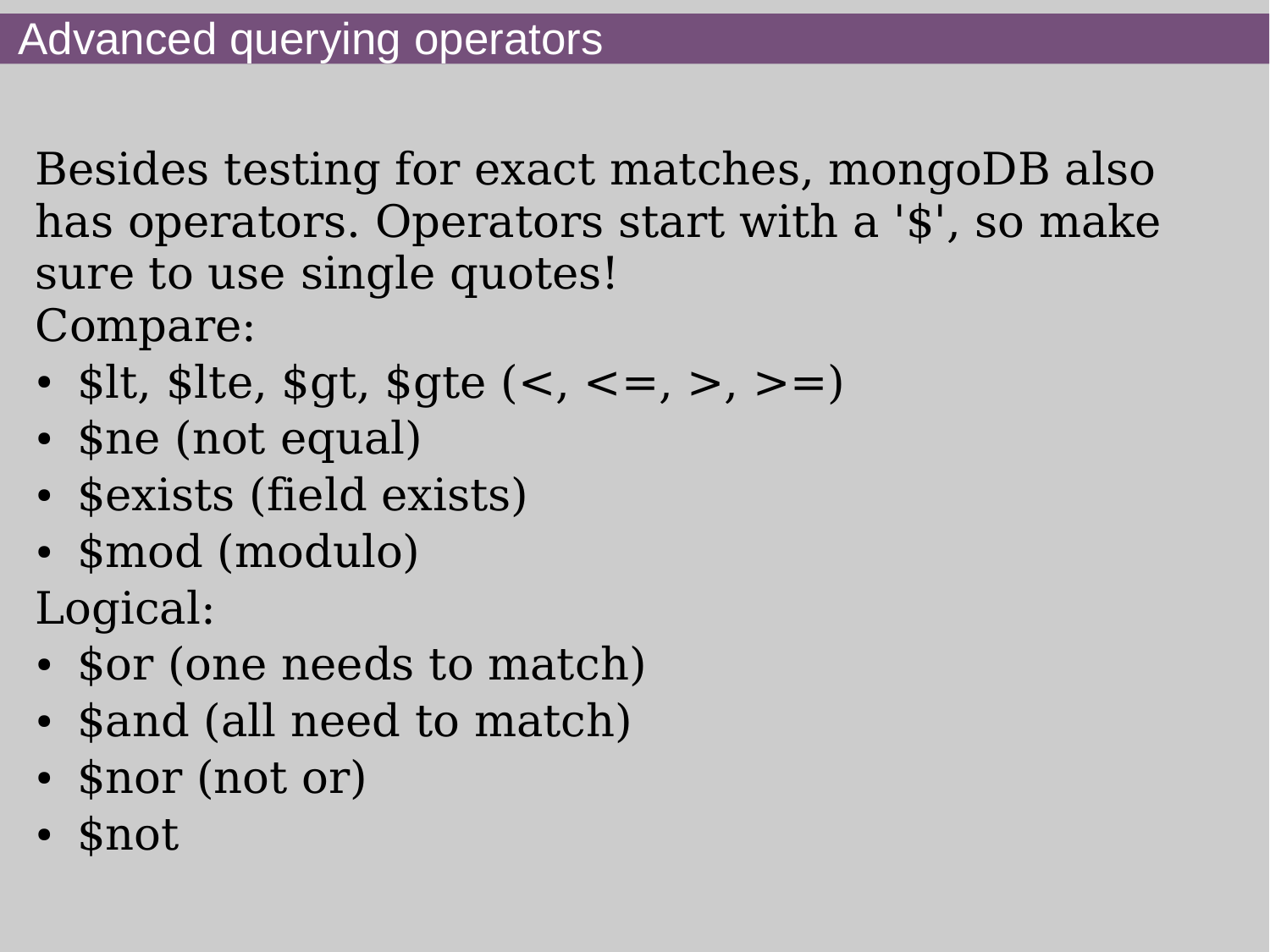Array:

- \$in (value needs to be one of the elements of the given array)
- $\bullet$  \$nin (not in)
- \$all (value needs to match all elements of the given array)
- \$size (exact size of array)
- \$elemMatch (element in an array matches the specified match expression)

Others:

• \$type (check for type number, see )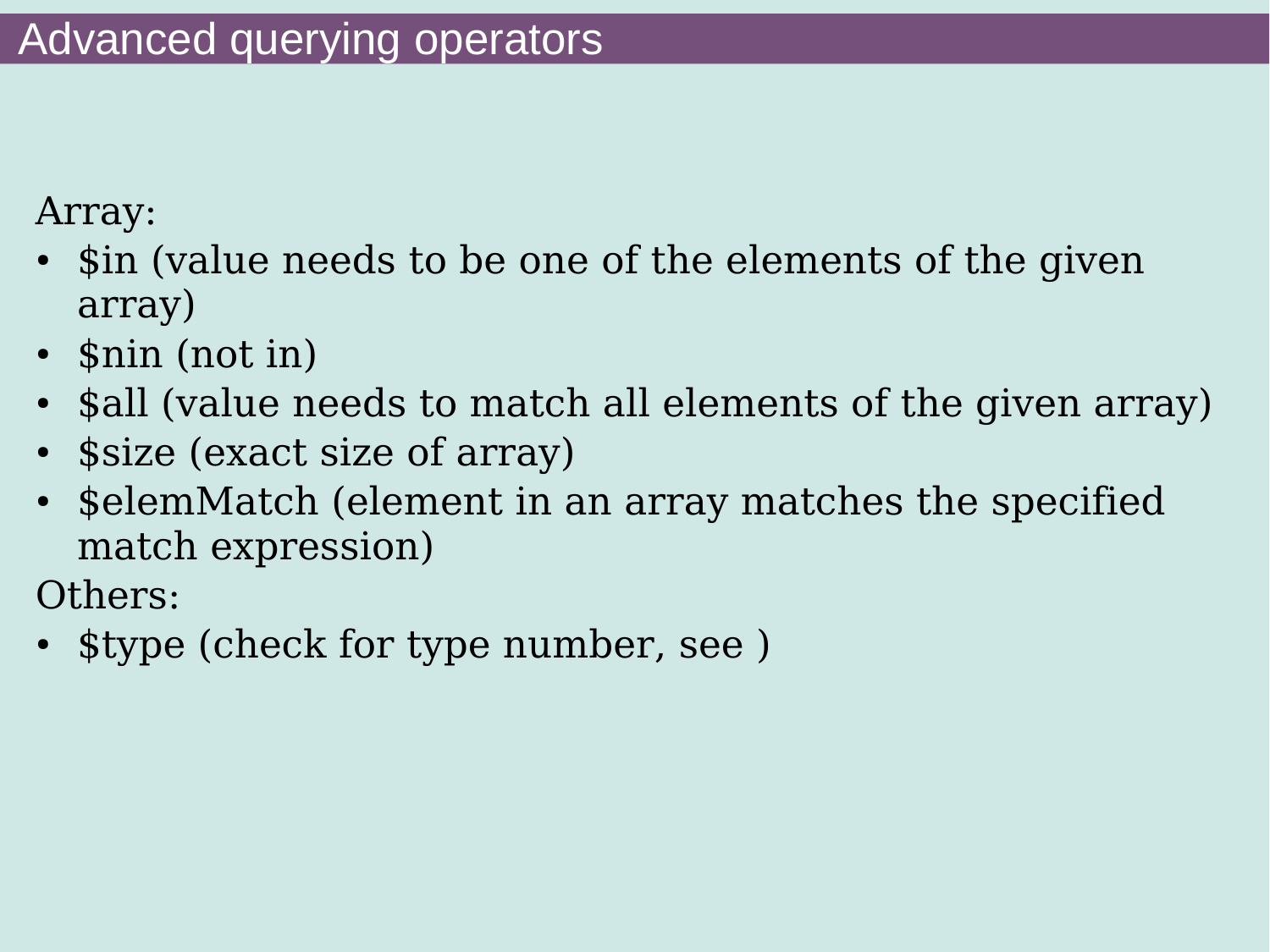## Querying: \$gte

```
<?php
 $m = new Mongo;
 $c = $m->demo->circus;
 $c->insert( array(
     ' id' => 'circ1',
      'name' => 'Diaspora',
      'performers' => 43,
      'elephpants' => array (
        array ( 'name' => 'Annabelle', 'colour' => 'pink', 'year' => 1964),
        array ( 'name' => 'Chunee', 'colour' => 'blue', 'year' => 1826)
 \overline{\phantom{a}}) );
 $c->insert( array(
     '_id' => 'circ2',
      'name' => 'Sensible',
      'performers' => 27,
      'elephpants' => array (
        array ( 'name' => 'Kandula', 'colour' => 'pink', 'year' => 2001),
        array ( 'name' => 'Kolakolli', 'colour' => 'blue', 'year' => 2006 )
 \overline{\phantom{a}}) );
 ?>
Find circuses with 40 or more performers.
 <?php
 $m = new Mongo;
 $c = $m->demo->circus;
 \text{sr} = \text{Sc-}indOne(
      array( 'performers' => array( '\zetagte' => 40)),
      array( 'name' \Rightarrow true, 'performers' \Rightarrow true)
 );
 var_dump( $r );
 ?
```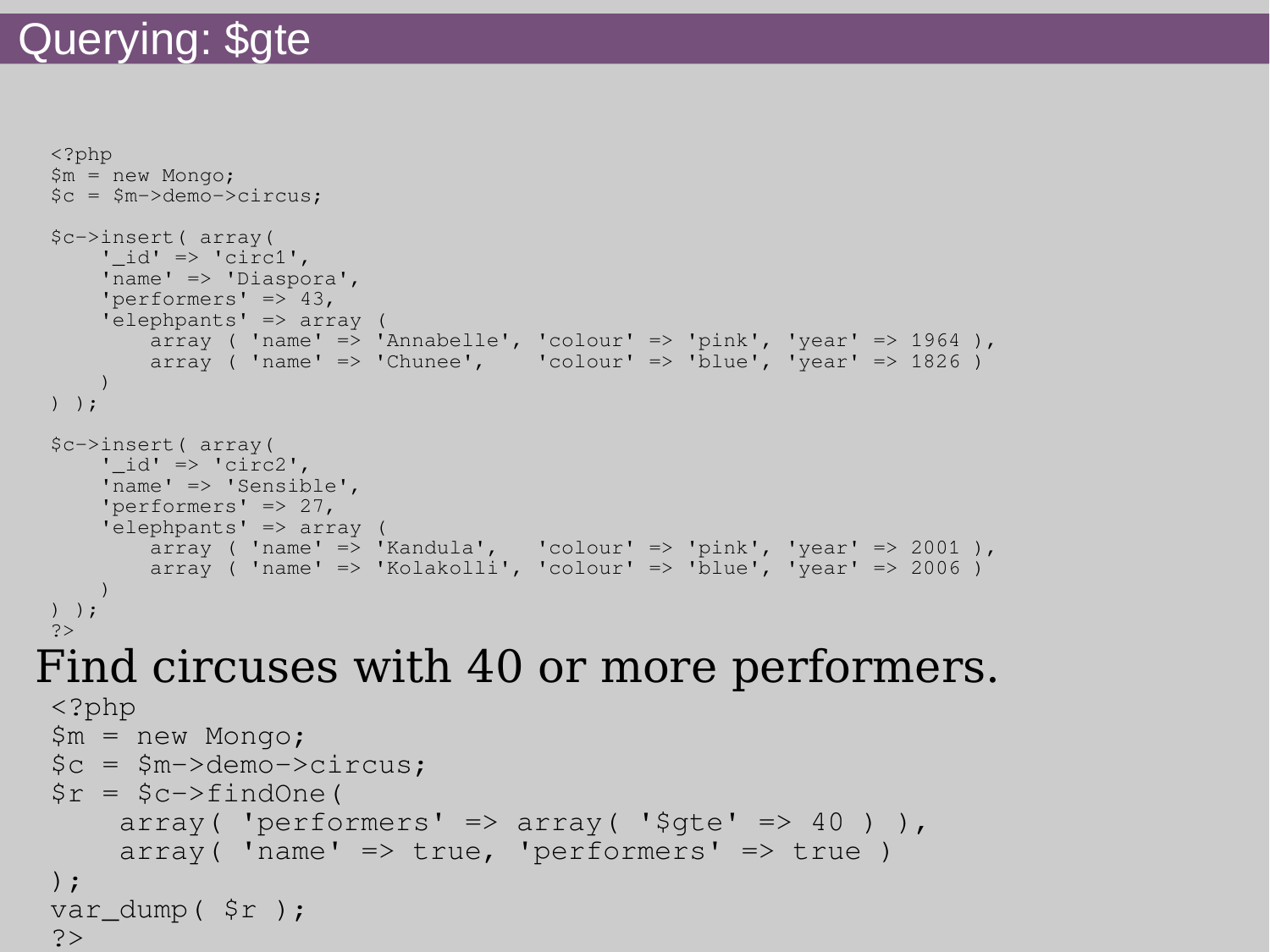## Find circuses which have blue elephpants after 1900.

```
<?php ini_set( 'xdebug.var_display_max_depth', 4 );
$m = new Mongo;
$c = $m->demo->circus;
\text{sr} = \text{Sc-}ind(
    array( 'elephpants.colour' => 'blue', 'elephpants.year' => array( '$qt' => 1900 ) )
);
foreach( $r as $c ) {
     echo $c['name'], ': ';
     foreach( $c['elephpants'] as $elephpant ) {
        echo "\n\pi- ", join( ", ", $elephpant );
 }
    echo "\n\n\ln\pi;
}
?>
```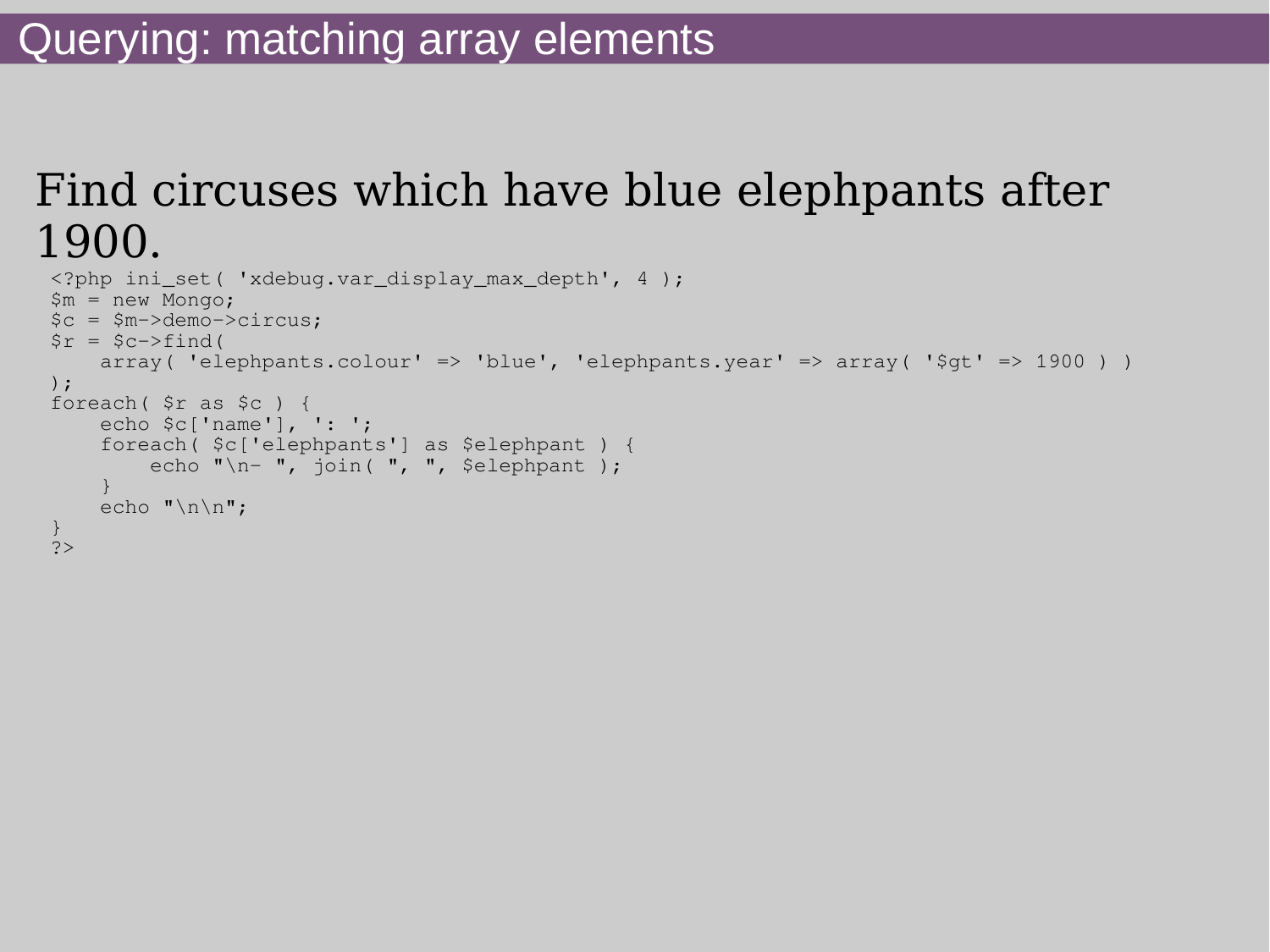## Querying: matching array elements (\$elemMatch)

```
<?php
$m = new Mongo;
$c = $m->demo->circus;
\zeta r = \zeta c - \zeta ind (
     array (
          'elephpants' =>
         array( '$elemMatch' => array ( 'colour' => 'blue', 'year' => array( '$qt' => 1900 ) )
     )
) );
foreach( $r as $c ) {
     echo $c['name'], ': ';
     foreach( $c['elephpants'] as $elephpant ) {
        echo "\n- ", join( ", ", $elephpant );
     }
    echo "\n\n\cdot";
}
\frac{1}{2}
```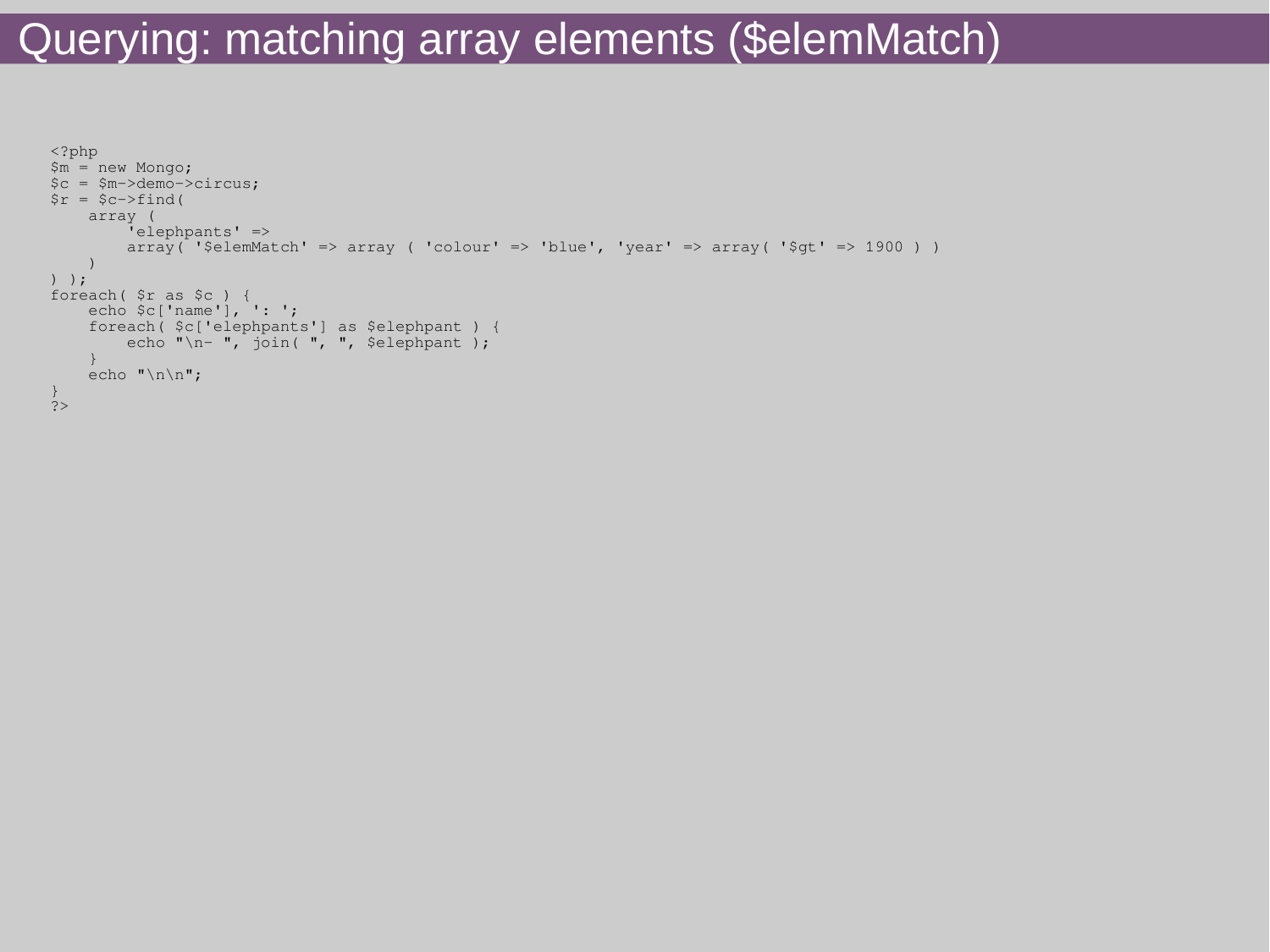```
<?php
 $m = new Mongo;
 $c = $m->demo->elephpants;
 $c->remove();
 \frac{\cosh x}{\cosh x} ( \arctan x \left( \frac{\cosh x}{\cosh x} \right) \arctan x \left( \frac{\cosh x}{\cosh x} \right) \arctan x \left( \frac{\cosh x}{\cosh x} \right) \arctan x \arctan x \arctan x \arctan x \arctan x \arctan x \arctan x \arctan x \arctan x \arctan x \arctan x \arctan x \arctan x \arctan x \arctanvar dump( $c->findOne( array('id' => 'e42') ) ) );
 \text{Sc}-\text{y} array( 'id' => 'e42' ), array( 'name' => 'Bo Tat' ) );
 var dump( sc->findOne(array('id' => 'e42') ) ) );
 $c->update(array('name' => 'Bo Tat'), array('age' => '17') );
 var dump( sc->findOne(array(' id' => 'e42') ) ) );
 7update() replaces the document matching criteria
```
entirely with a new object.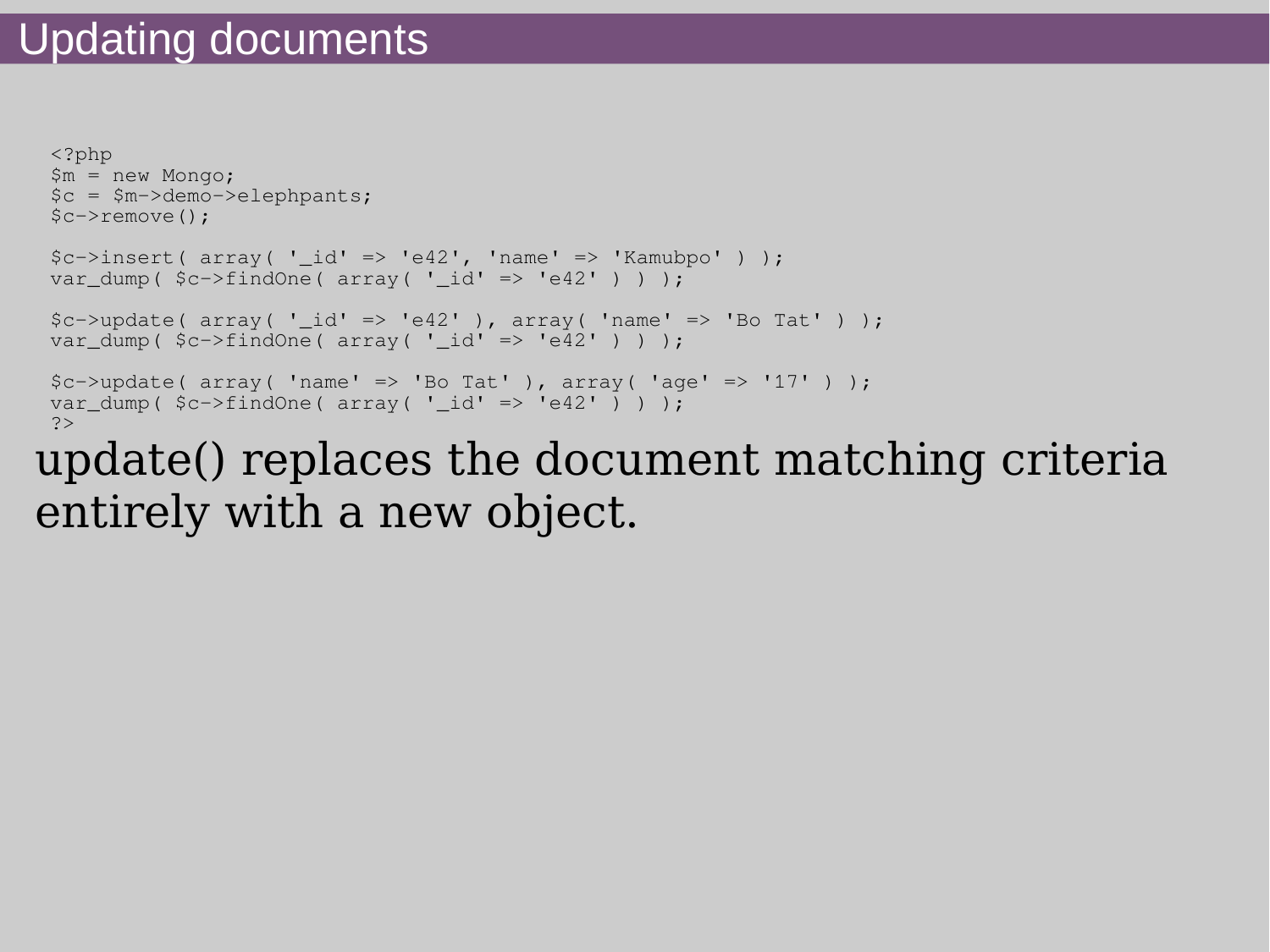```
<?php
$m = new Mongo;
$c = $m->demo->elephpants;
$c->remove();
\frac{\text{Sc}-\text{Sinsert}}{\text{Sors}} array( '_id' => 'e43', 'name' => 'Dumbo' ) );
var dump( sc->findOne( array(' id' => 'e43') ) ) );
$c->update( array(
     'name' => 'Dumbo' ), // criteria
      array(
         '\text{Set'} \Rightarrow \text{array} ( 'age' => '17' )
      )
);
var_dump( $c->findOne( array( '_id' => 'e43' ) ) );
?>
```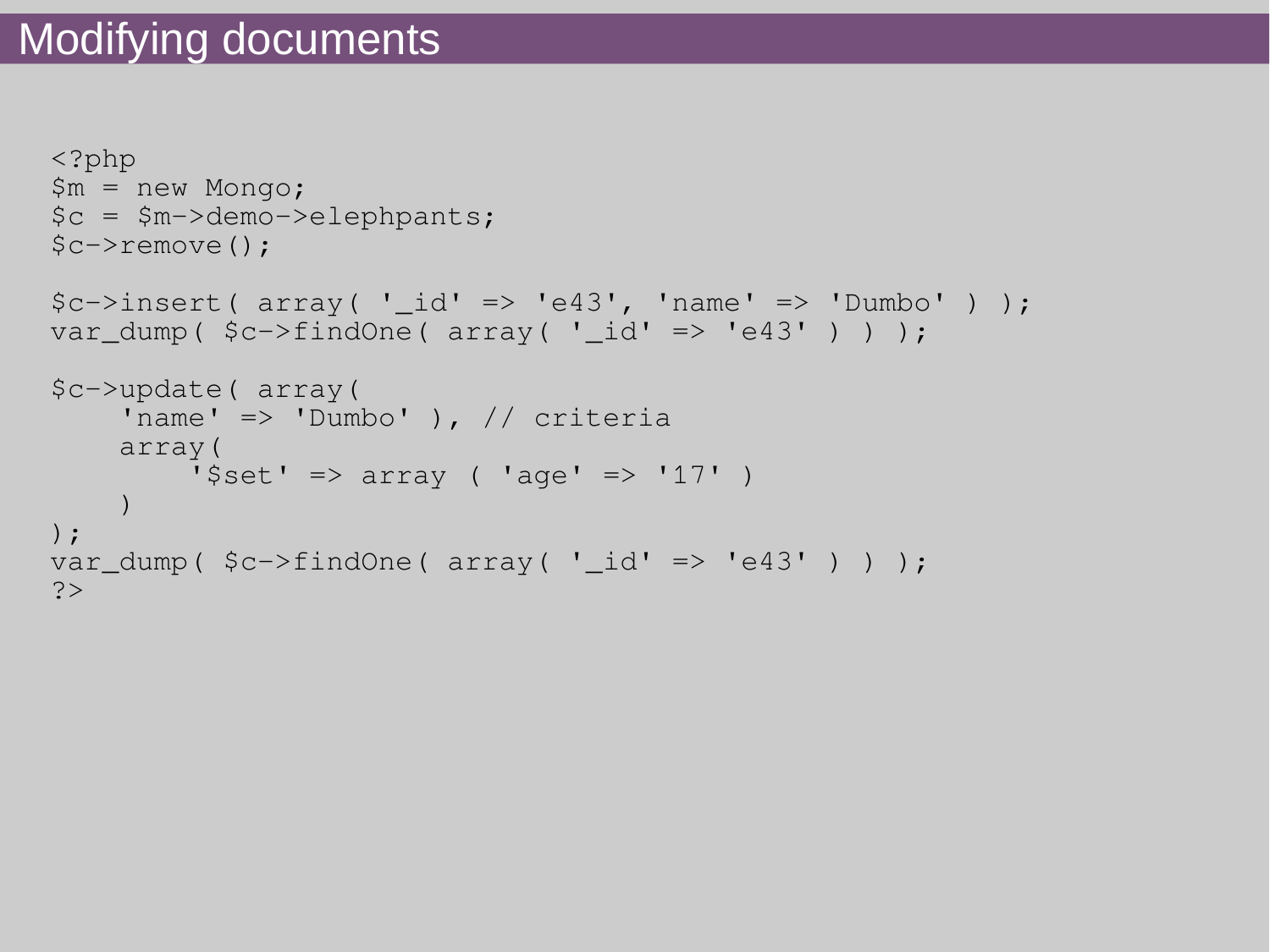## Update only updates the first document it finds by default.

```
<?php
$m = new Mongo;
$c = $m->demo->elephpants;
$c->drop();
\frac{1}{2}c-\frac{1}{\sqrt{2}} ( array('id' => 'e42', 'name' => 'Kamubpo', 'age' => 17 ) );
$c->insert(array('id' => 'e43', 'name' => 'Denali', 'age' => 17 ) );
\frac{1}{2}c-\frac{1}{2} > \frac{1}{2} + \frac{1}{2} + \frac{1}{2} + \frac{1}{2} + \frac{1}{2} + \frac{1}{2} + \frac{1}{2} + \frac{1}{2} + \frac{1}{2} + \frac{1}{2} + \frac{1}{2} + \frac{1}{2} + \frac{1}{2} + \frac{1}{2} + \frac{1}{2} + \frac{1}{2} + \frac{1}{2}var_dump( iterator_to_array( $c->find() ) );
?>
```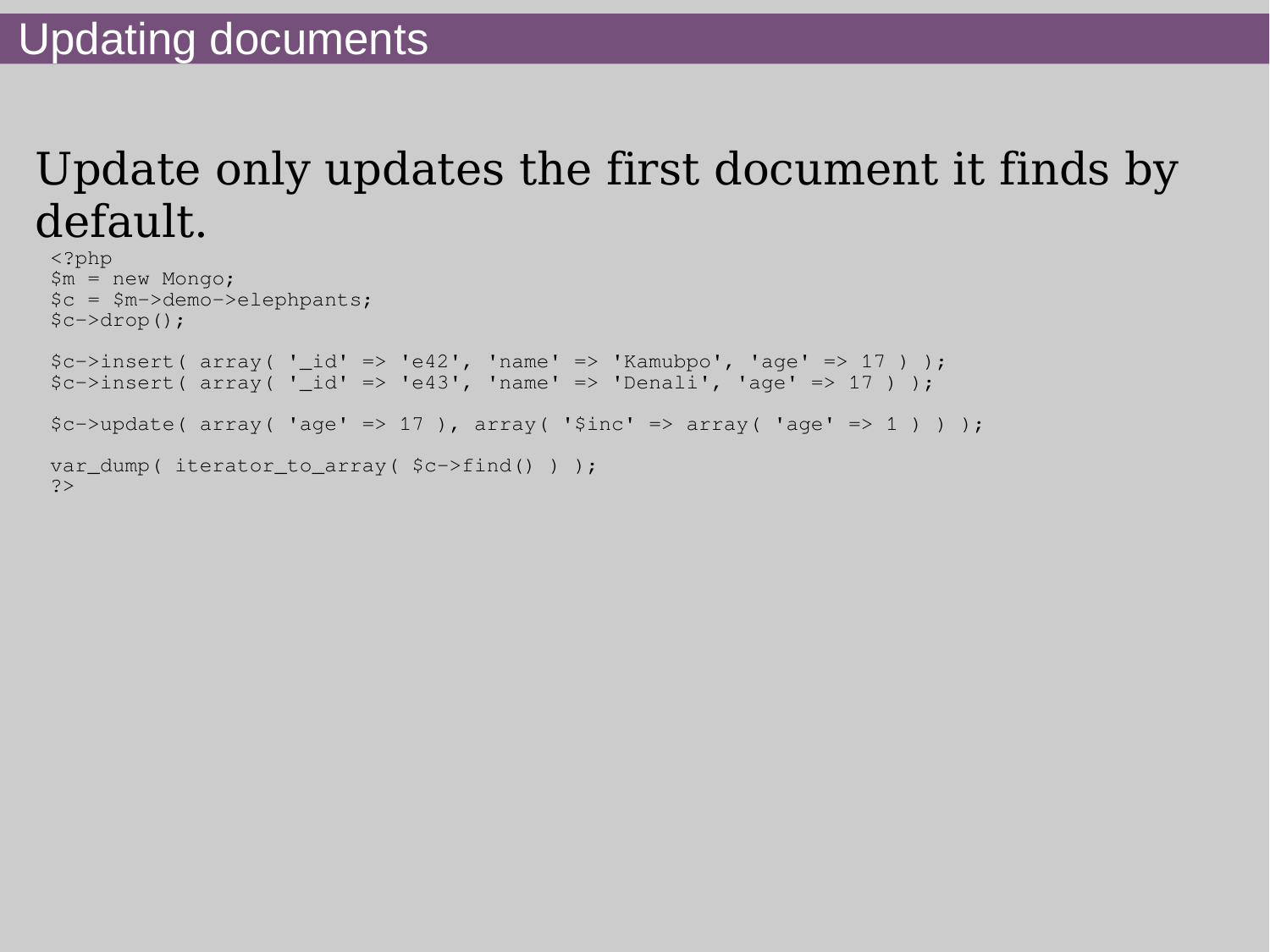## You can set an option to get all matching documents to be updated

```
<?php
$m = new Mongo;
$c = $m->demo->elephpants;
$c->drop();
\frac{1}{2}c-\frac{1}{\sqrt{2}} ( array('id' => 'e42', 'name' => 'Kamubpo', 'age' => 17 ) );
$c->insert(array('id' => 'e43', 'name' => 'Denali', 'age' => 17 ) );
$c->update(
 array( 'age' => 17 ), // criteria
array( '$inc' => array( 'age' => 1 ) ), \frac{1}{2} // update spec
 array( 'multiple' => true ) // options
);
var_dump( iterator_to_array( $c->find() ) );
?>
```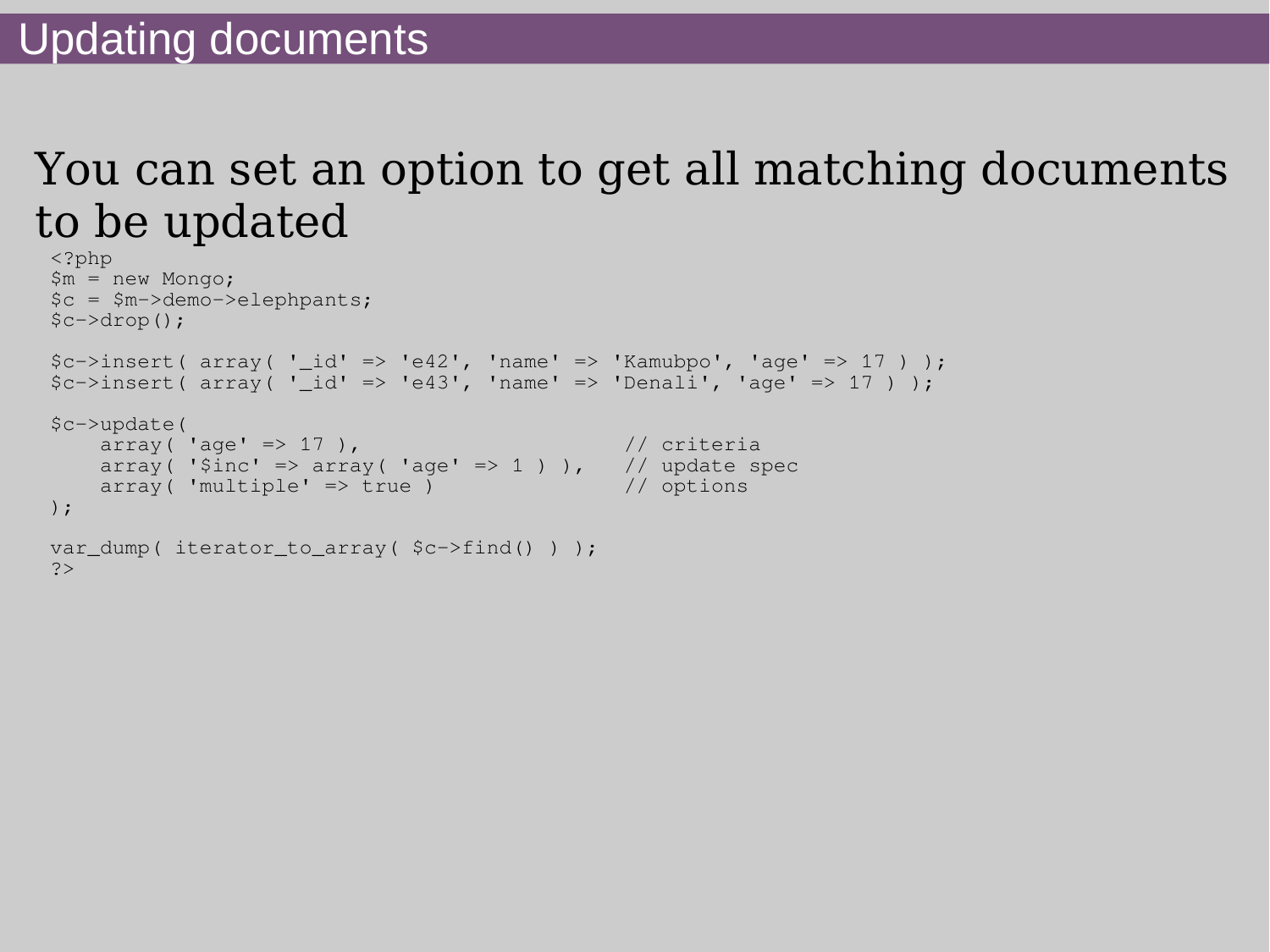## upsert: if the record(s) do not exist, insert one.

```
<?php
$m = new Mongo;
$c = $m->demo->elephpants;
$c->drop();
function birthDay( $c, $name )
{
    $c->update(
 array( 'name' => $name ), // criteria
array( '$inc' => array( 'age' => 1 ) ), \frac{1}{2} // update spec
       array('upsett' \Rightarrow true') // options
    );
   var_dump( $c->findOne( array( 'name' => 'Santon' ) ) );
}
birthDay( $c, 'Santon' );
birthDay( $c, 'Santon' );
?>
```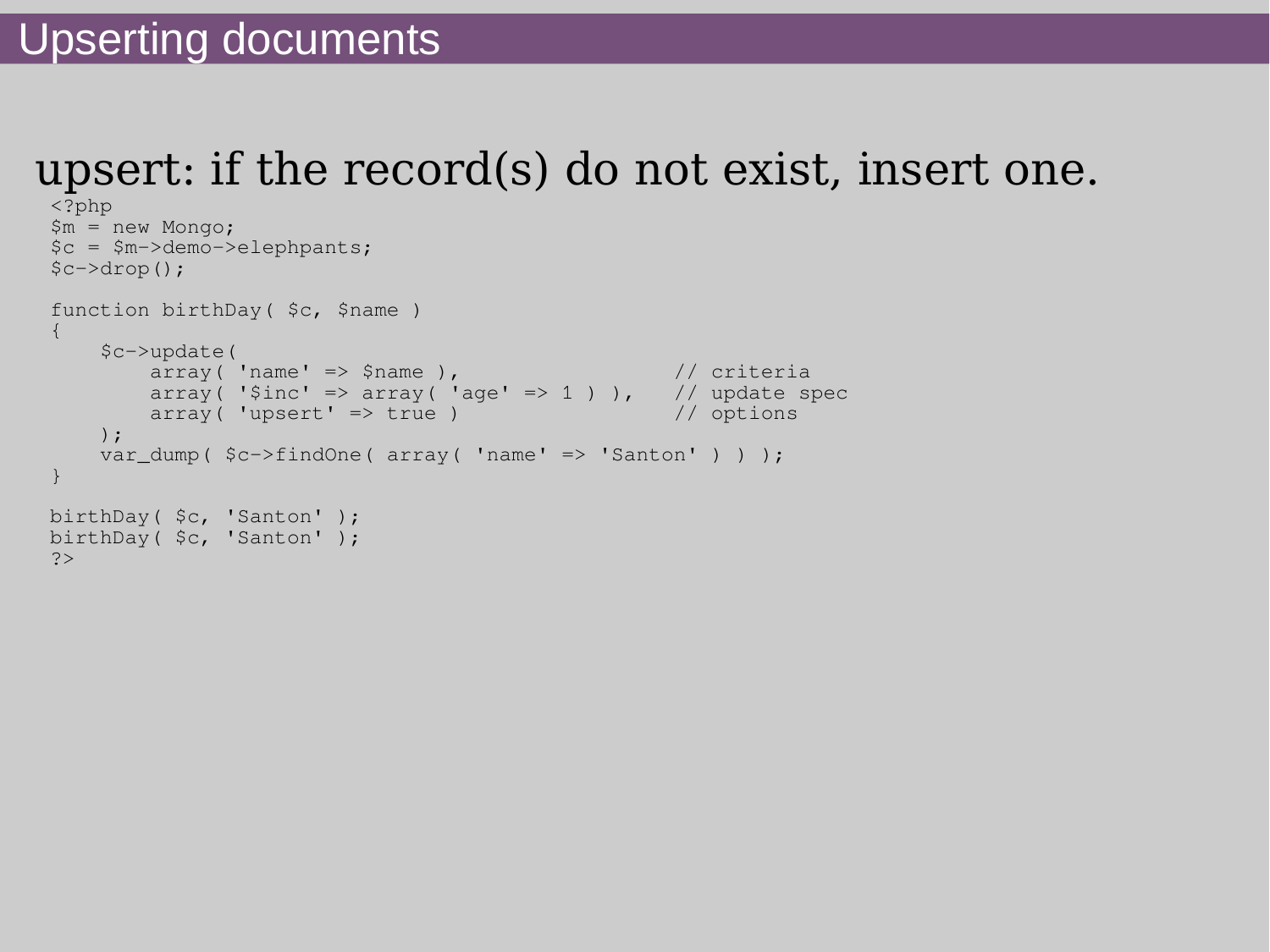#### Document update modifiers: Single value manipulation

- \$set (sets a field to a new value)
- \$unset (removes a field)
- \$inc (increments the value in a field)

```
<?php
$m = new Mongo;
\nc = $m->demo->circus;$c->remove();
\xic->insert( array( ' id' => 'circ3', 'name' => 'Humberto', 'performers' => 12 ) );
$c->update( array( 'name' => 'Humberto' ), array( '$inc' => array( 'performers' => 4 ) ) );
var dump( $c->findOne( array('name' => 'Humberto' ) ) );
?>
```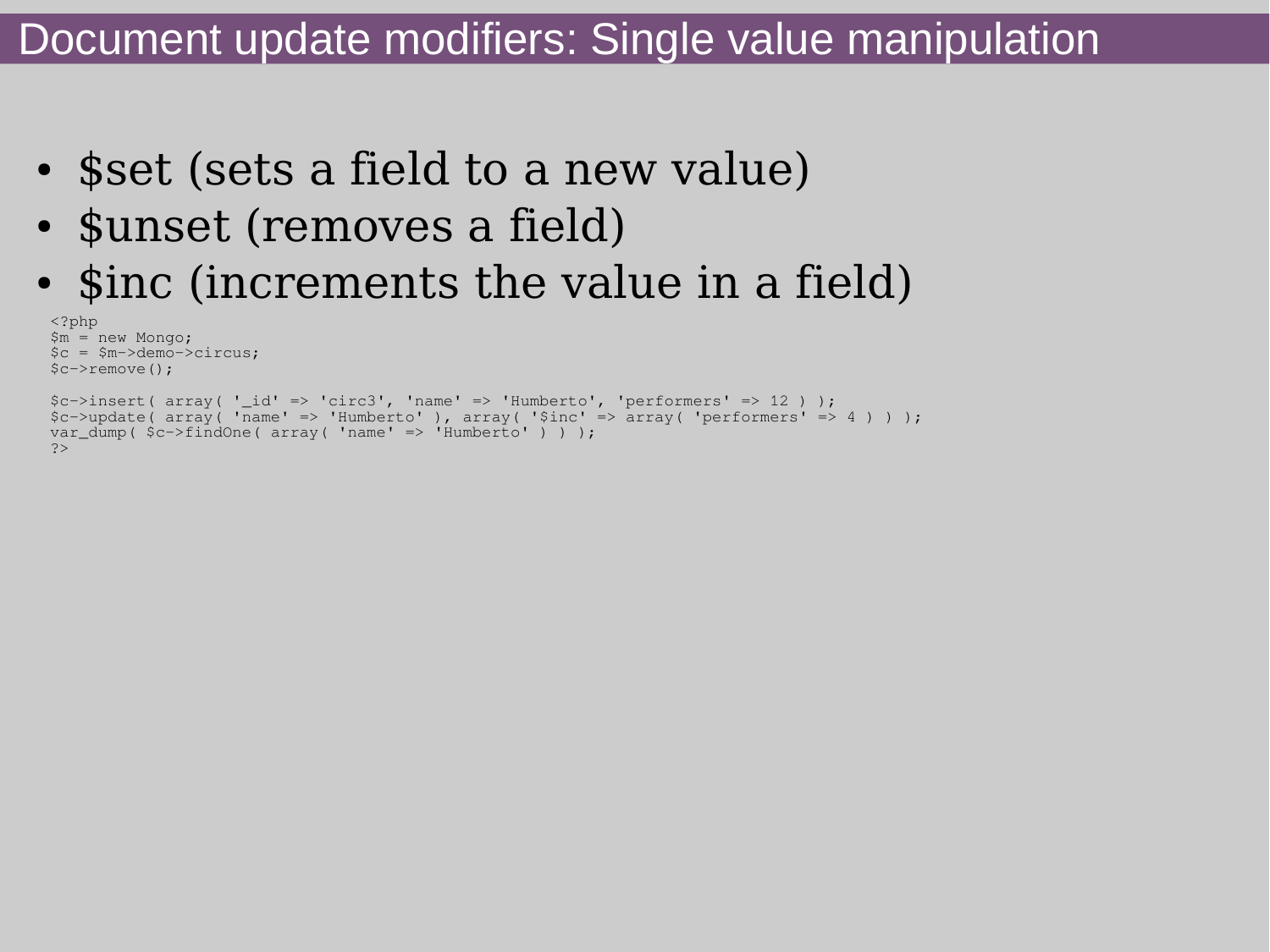- \$push/\$pushAll (adds elements to an array)
- \$addToSet (like \$push, but without duplicates in the array)
- \$pop (removes the first or last element of an array)
- \$pull/\$pullAll (removes elements from an array) <?php

```
$m = new Mongo;
$c = $m->demo->circus; $c->remove();
$c->insert(array('id' => 'circ5', 'name' => 'Funny Led') );
$c->update(
    array( ' id' => 'circ5' ),
    array('5push' \Rightarrow array() 'elephpants' => array( 'name' => 'Bobo', 'year' => 2012 ) )
\overline{\phantom{a}});
var_dump( c ->findOne( array( 'name' => 'Funny Led'), array( 'elephpants' => true ) ) );
?>
```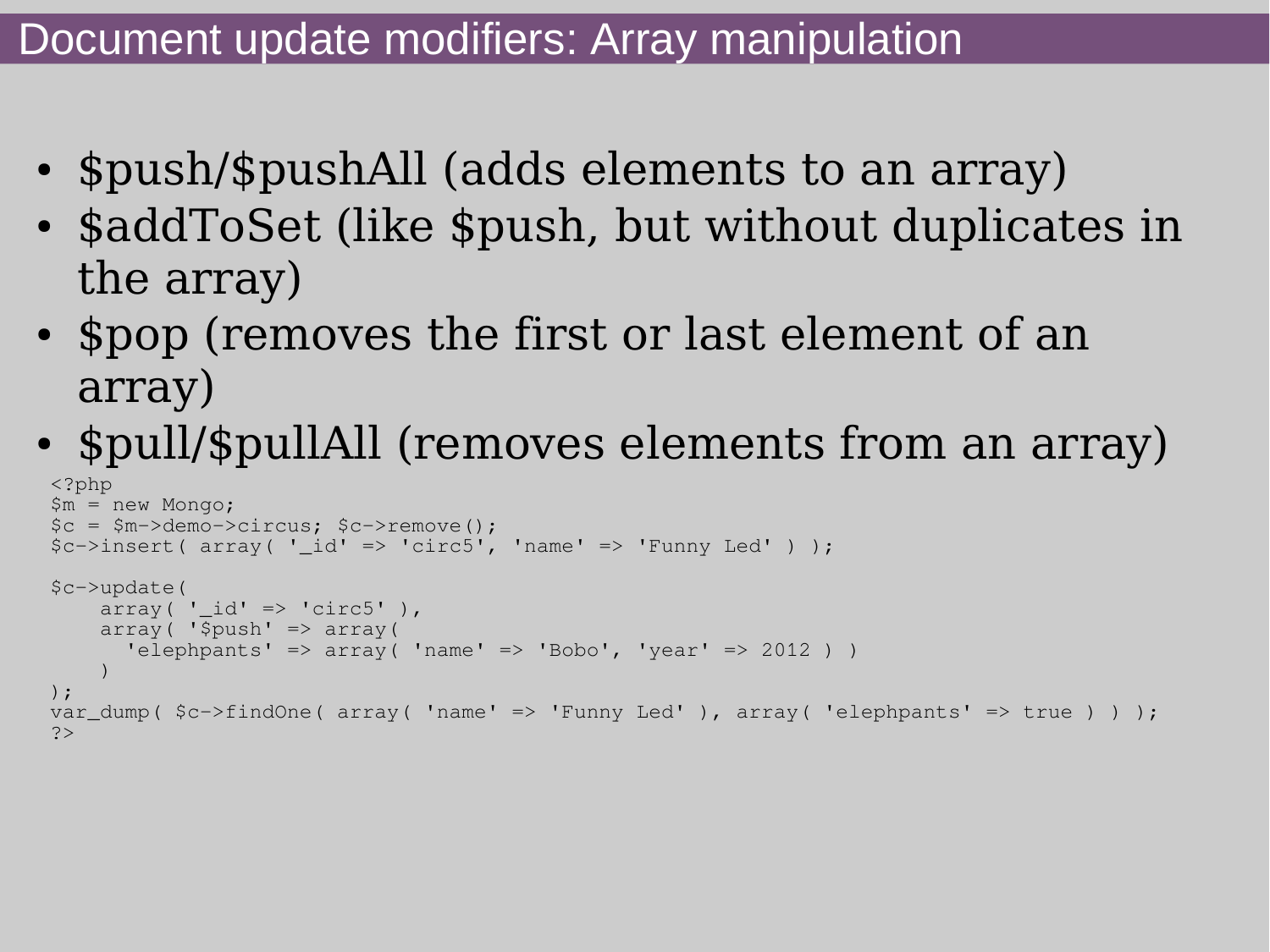#### Document update modifiers: Misc

- \$rename (renames fields)
- \$bit (bitwise updates of field)

```
<?php
$m = new Mongo;
sc = Sm->demo->bits;
$c->remove();
$c->insert( array( 'bitmask' => 0b1001 ) );
echo decbin( \frac{5c}{5c}findOne()['bitmask'] ), "\n";
$c->update(array(), array('5bit' => array('bitmask' => array('and' => 0b0101)) ) ;
echo decbin( \frac{c}{2}c ->findOne()['bitmask'] ), "\n";
$c->update( array(), array( '$bit' => array( 'bitmask' => array( 'or' => 0b10100 ) ) ) );
echo decbin( $c->findOne()['bitmask'] ), "\n";
// this is not in yet ;-)
$c->update(array(), array('$bit' => array('bitmask' => array('xor' => 0b01110')) ;
echo decbin( $c->findOne()['bitmask'] ), "\n";
?>
```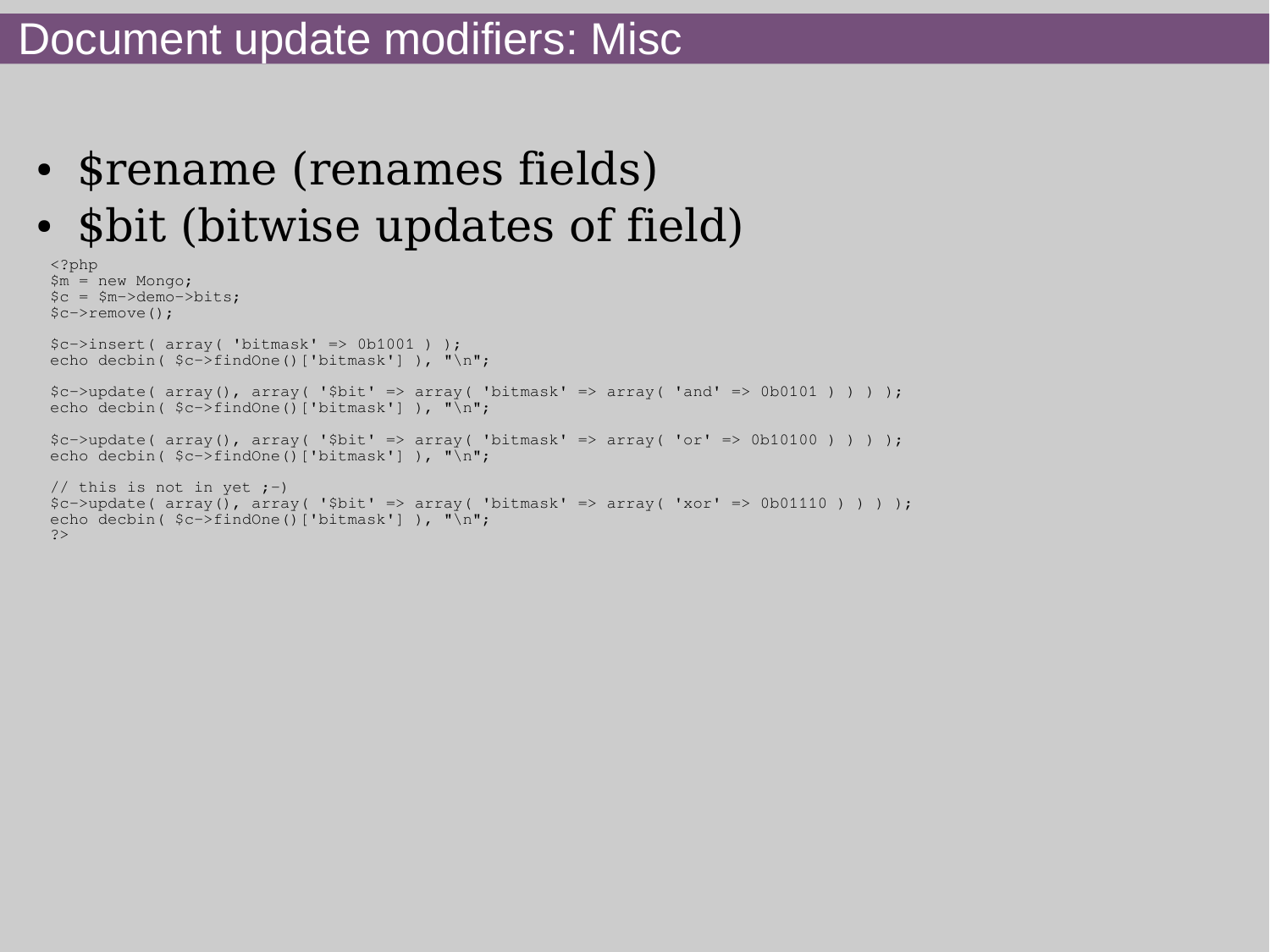#### Indexes

- Just like a relational database, mongoDB also benefits from indexes.
- Every collection has (automatically) an index on \_id.
- Indexes can be on single or multiple fields.
- MongoCursor->explain().

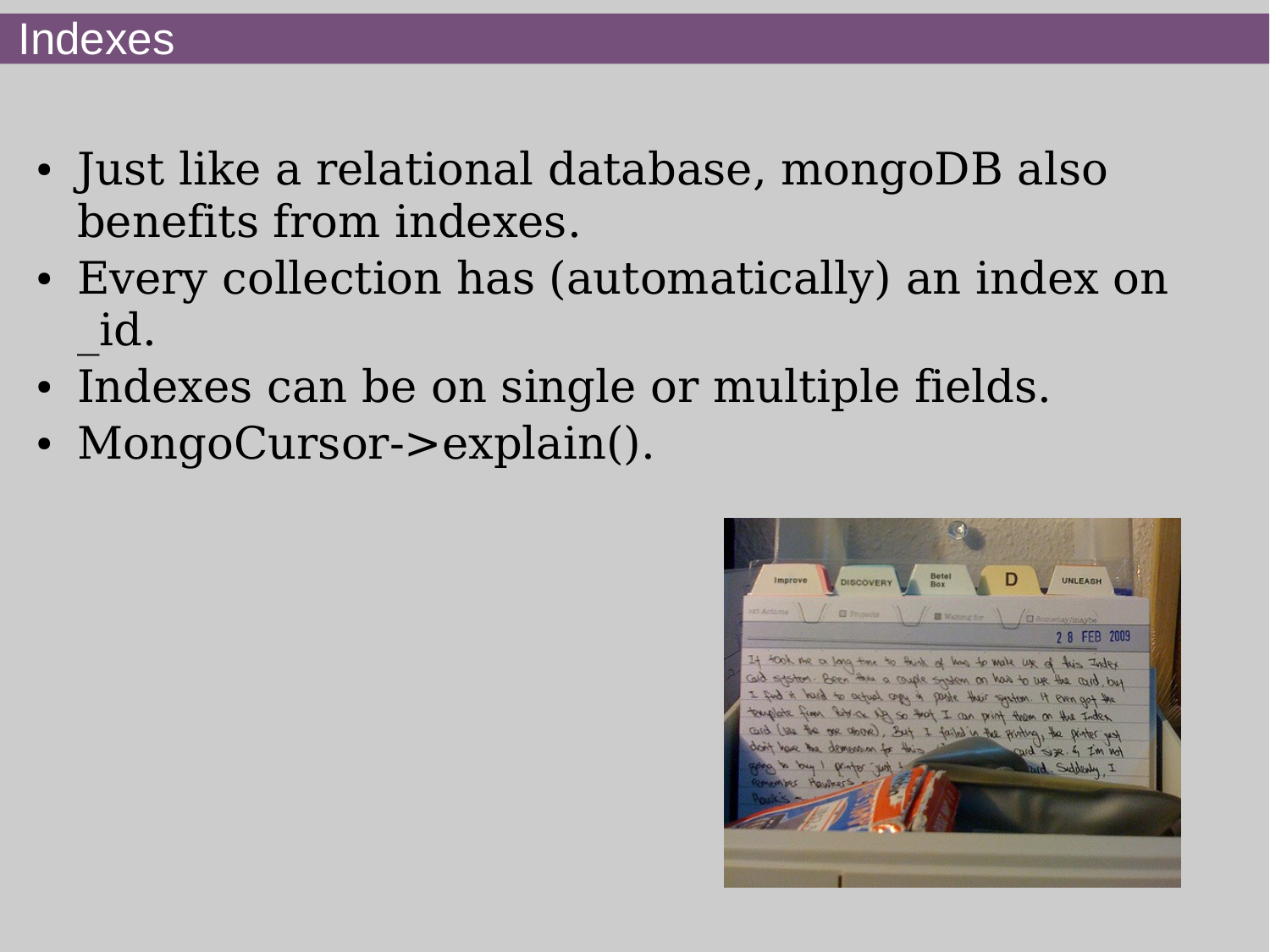```
<?php ini_set('xdebug.var_display_max_depth', 1);
$m = new Mongo;
$c = $m->demo->elephpants;
$c->drop();
```

```
%c->insert [ '_id' => 'ele1', 'name' => 'Jumbo' ] );
%c->insert [ '_id' => 'ele2', 'name' => 'Tantor' ] );
$c->insert [ ' _id' -> 'ele3', 'name' -> 'Stampy' ] );
var_dump($c->find( [ 'name' => 'Jumbo' ] )-\geqexplain() );
?>
```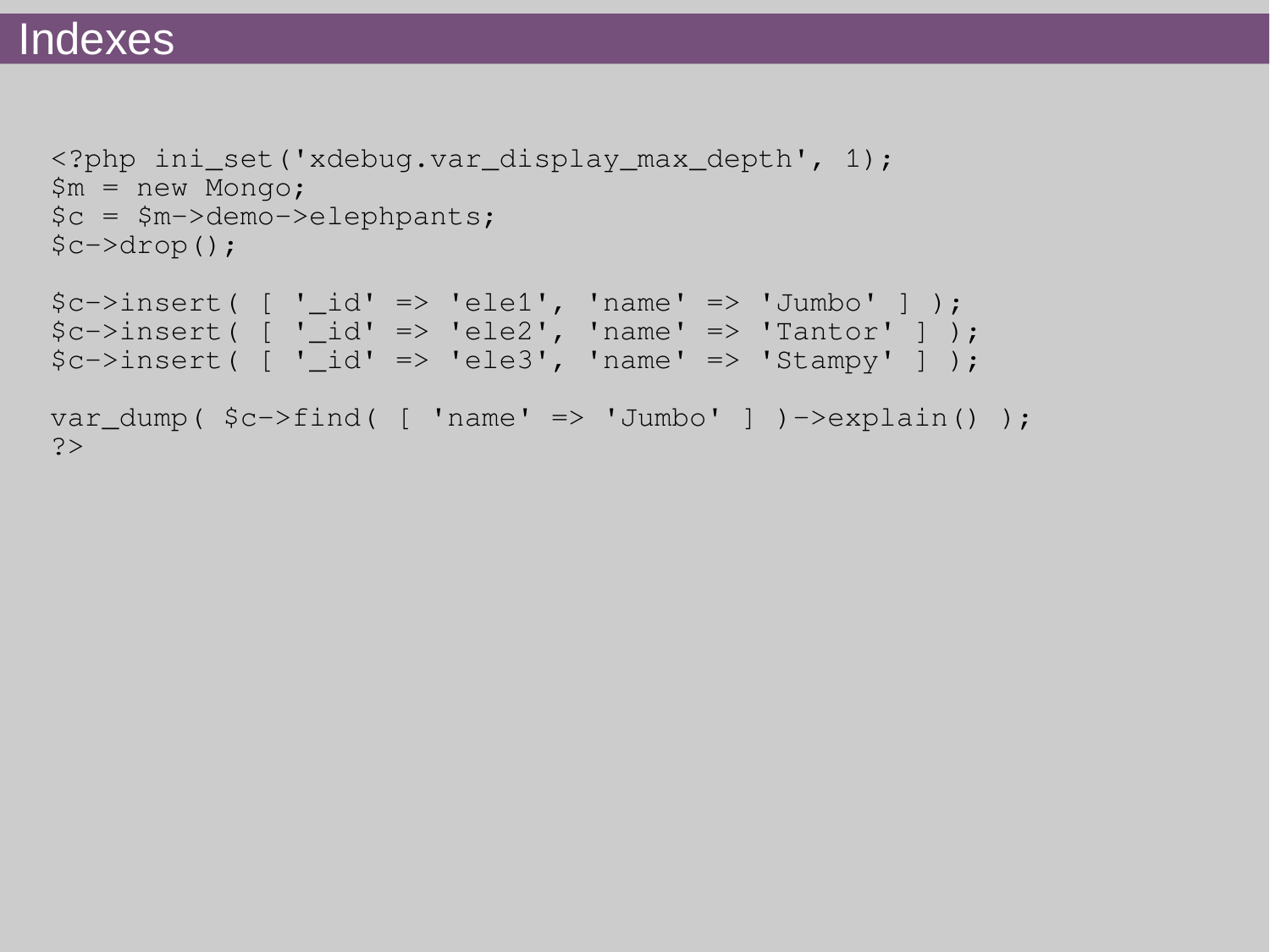#### **Indexes**

```
<?php ini_set('xdebug.var_display_max_depth', 1);
$m = new Mongo;
$c = $m->demo->elephpants;
$c->drop();
$c->ensureIndex( [ 'name' => 1 ] );
```

```
$c->insert [ ' id' =&>' 'ele1', 'name' =&>' 'Jumbo' ];
$c->insert( ['\_id' => 'ele2', 'name' => 'Tantor' ] );
$c->insert [ '] id' \Rightarrow 'ele3', 'name' \Rightarrow 'Stampy' ] );var_dump($c->find( [ 'name' => 'Jumbo' ] )-\geqexplain() );
?>
```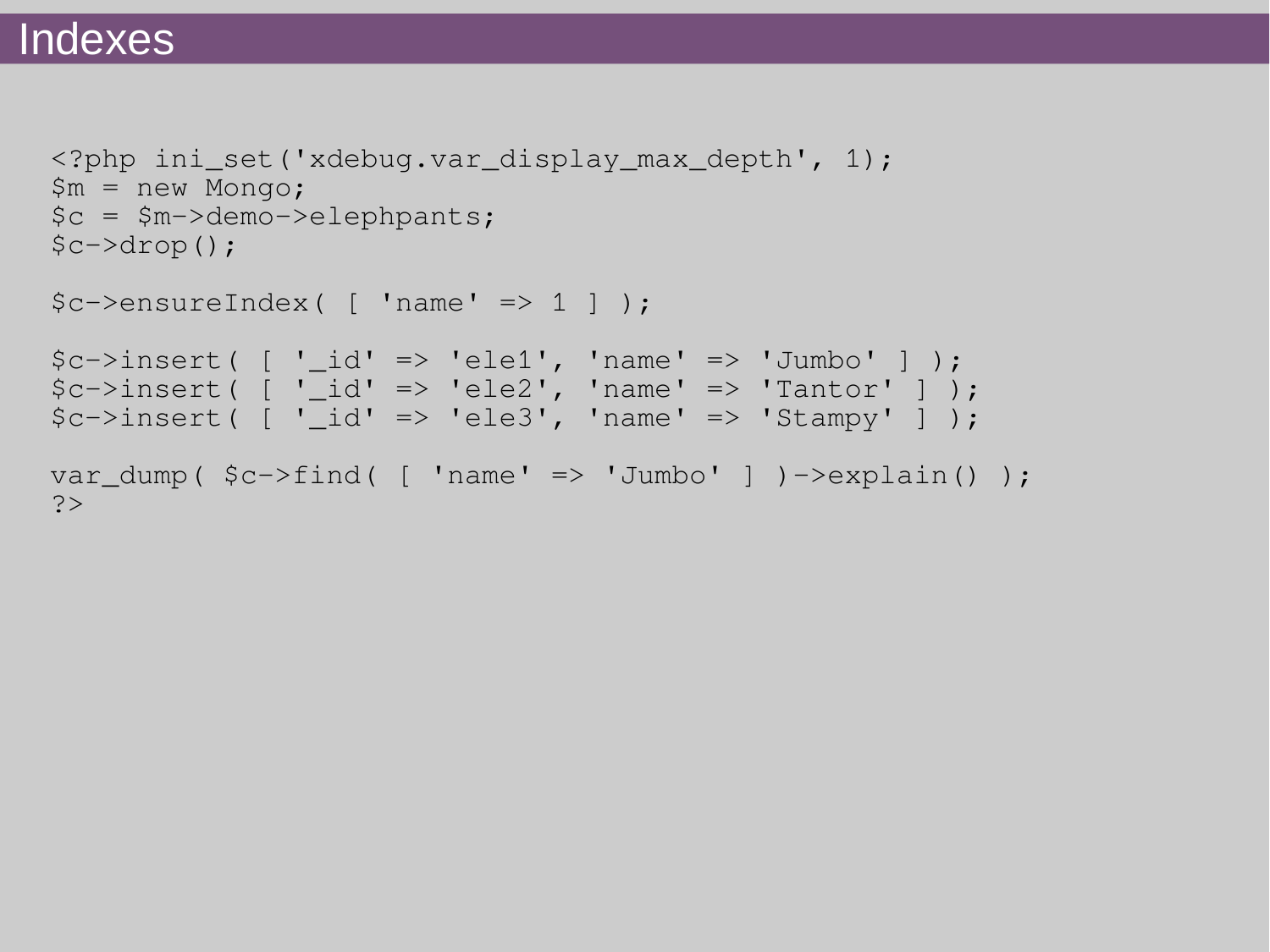## Helps you with finding locations (pubs!) in a 2D space

```
<?php
$m = new Monqo; $c = $m->demo->pubs; $c->drop();$c->ensureIndex( array( 'location' => '2d' ) );
$c->insert( [ '_id' => 'pub1', 'name' => 'Mrs Betsy Smith',                'location' => [ -0.1933, 51.5375 ] ] );
$c->insert [ '_id' => 'pub2', 'name' => 'North London Tavern', 'location' => [ -0.2025, 51.5455 ] ] );
$closest = $m->demo->command( [
    'geoNear' => 'pubs',
    'near' => [ -0.198, 51.538 ],
     'spherical' => true,
] );
//var_dump( $closest['stats'] );
foreach ( $closest['results'] as $res ) {
     printf( "%s: %.2f km\n", $res['obj']['name'], $res['dis'] * 6378 );;
}
?>
```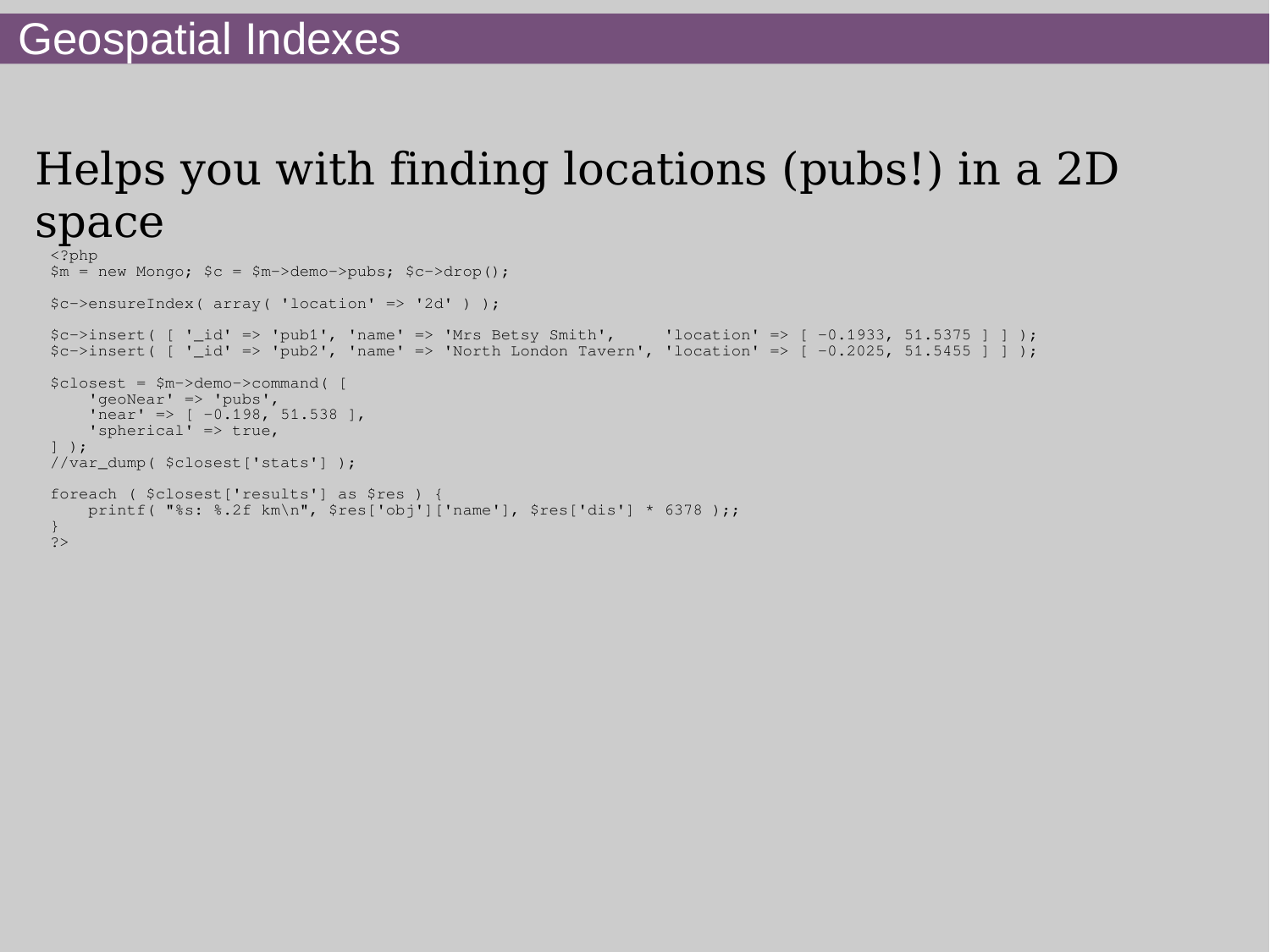## **Commands**

- Are run on the database
- Do not return a cursor
- Return one document
- Some commands have helpers in the drivers and shell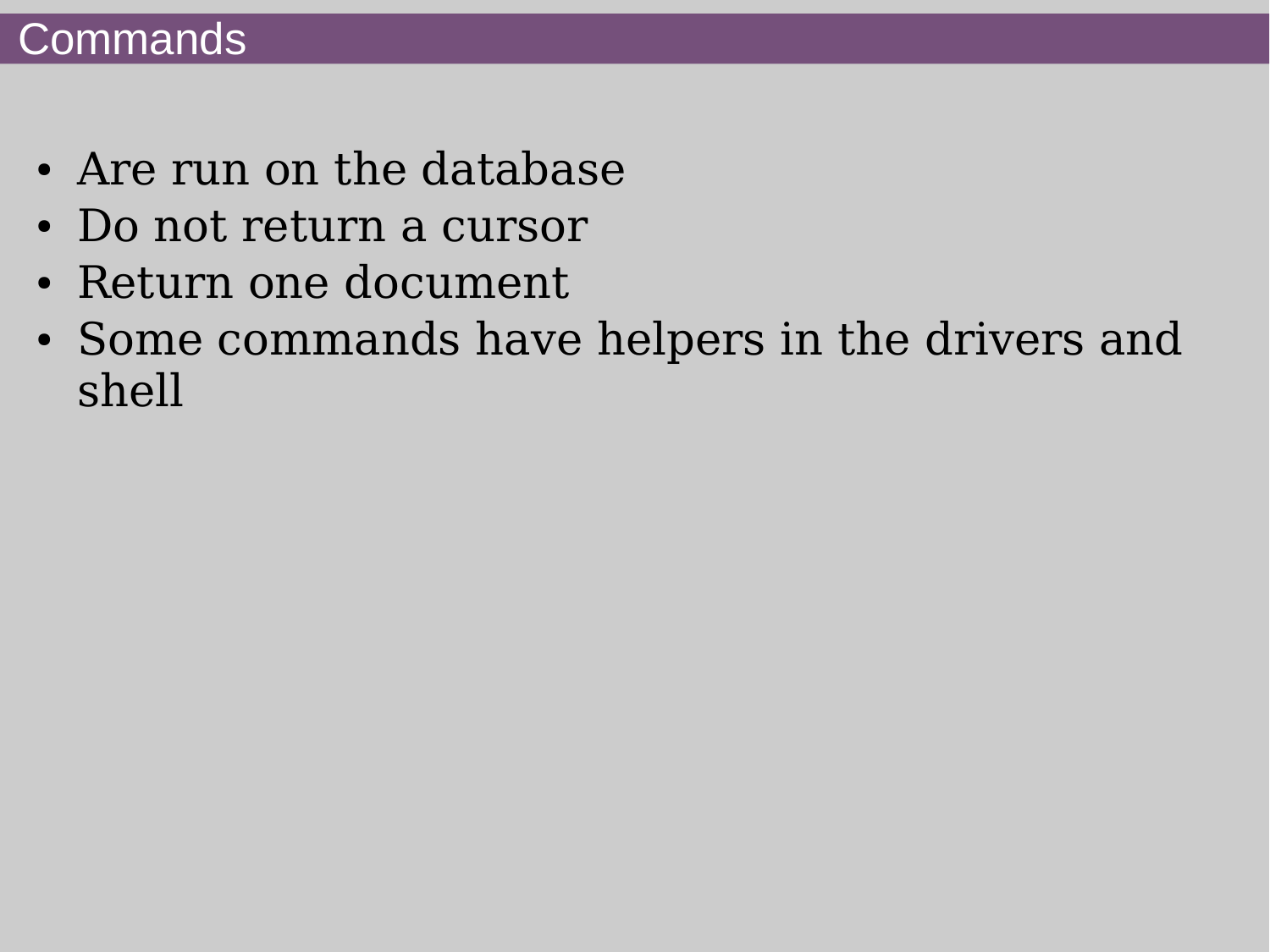## **Distinct**

```
<?php
$m = new Monqo; $c = $m->demo->pubs; $c->drop();$c->insert( [ '_id' => 'pub1', 'name' => 'Mrs Betsy Smith', 'city' => 'London' ] );
c-\frac{1}{s} \left[\begin{array}{cc} 1 & -i d' & =& 2 \end{array}\right] 'name' => 'North London Tavern', 'city' => 'London' ] );
$c->insert( [ '_id' => 'pub3', 'name' => 'Lammars', 'city' => 'Manchester' ] );
$c->insert( [ '_id' => 'pub4', 'name' => 'Weatherspoons', 'city' => 'Coventry' ] );
\frac{5r}{r} = \frac{5m}{2}demo->command( [
   'distinct' => 'pubs',
    'key' => 'city',
     'query' => [ 'name' => [ '$ne' => 'Weatherspoons' ] ]
] );
var_dump( $r['values'] );
?>
```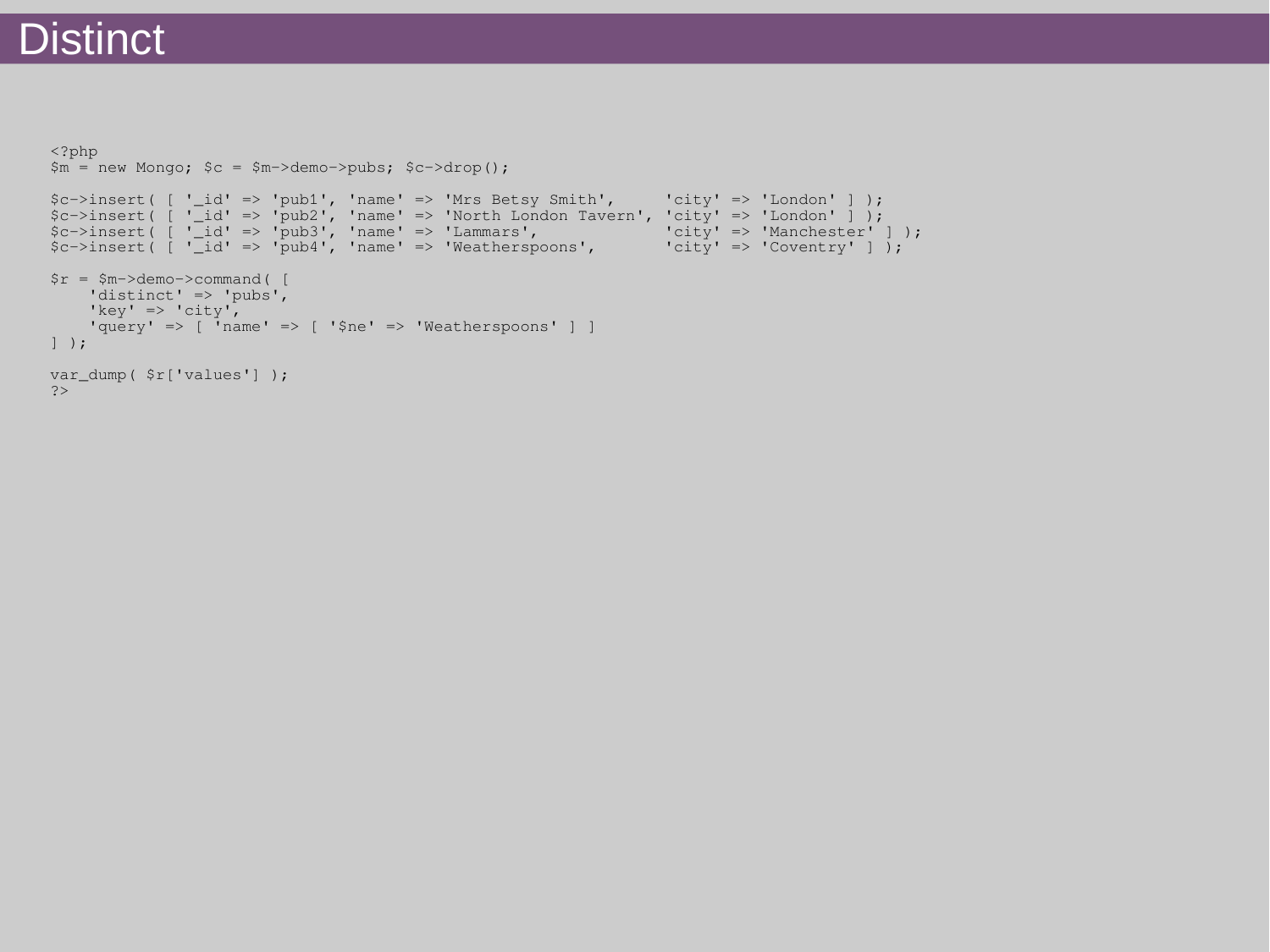#### New in 2.2

Powerfull framework for running multiple operations in a pipeline Operations are:

- \$match: for matching documents, à la find().
- \$project: for "rewriting" documents, but more powerful with computed expressions: adding fields (\$add), conditions (\$ifNull), string functions (\$toLower), etc
- \$unwind: hands out array elements each at a time
- \$group: aggregates items into buckets defined by key
- \$sort
- \$limit / \$skip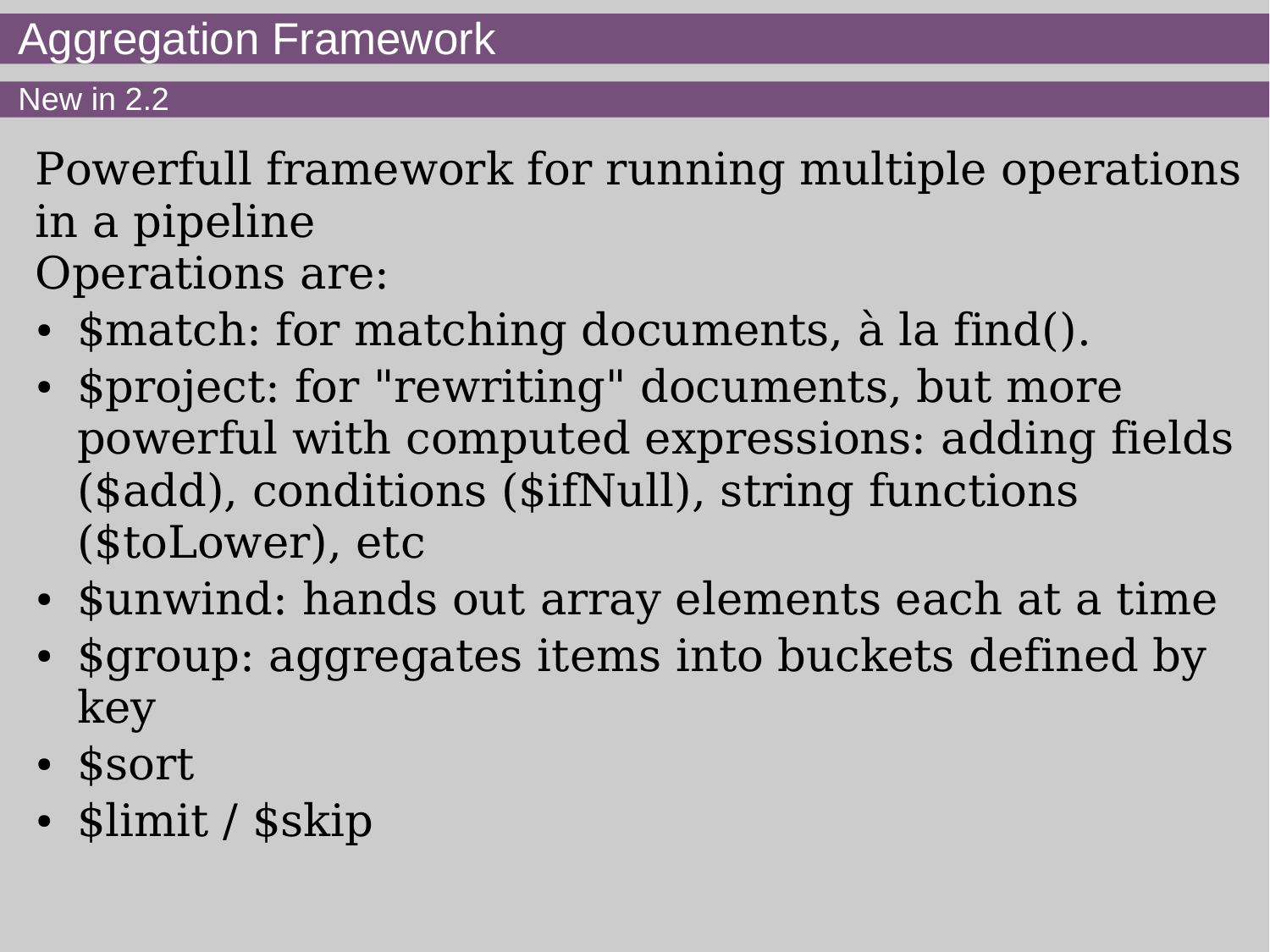#### Aggregation Example

```
<?php
$m = new Monqo; $d = $m->demo; $c = $d->articles; $c->drop();$c->insert( [
      "title" => "Profiling PHP Applications",
      "url" => "http://derickrethans.nl/talks/profiling-phptourlille11.pdf",
      "tags" => [ "php", "profiling" ]
] );
$c->insert( [
     "title" \Rightarrow "Xdebug",
      "url" => "http://derickrethans.nl/talks/xdebug-phpbcn11.pdf",
     "tags" \Rightarrow [ "php", "xdebug" ]
] );
$m = $d$->command (
      'aggregate' => 'articles',
      'pipeline' => [
          [ '$match' => [ 'tags' => 'php' ] ],
          [ '$unwind' => '$tags' ],
           [ '$project' => [
               'title' => [ '$add' => [ '$title', ': ', '$url' ] ],
                'tag' => '$tags'
           ] ]
\begin{array}{|c|c|c|c|c|}\hline \quad \quad & \quad & \quad \quad & \quad \quad & \quad \quad \\ \hline \end{array}] );
foreach( $m['result'] as $res ) { echo $res['title'], ' (', $res['tag'], ")\n"; }
?>
```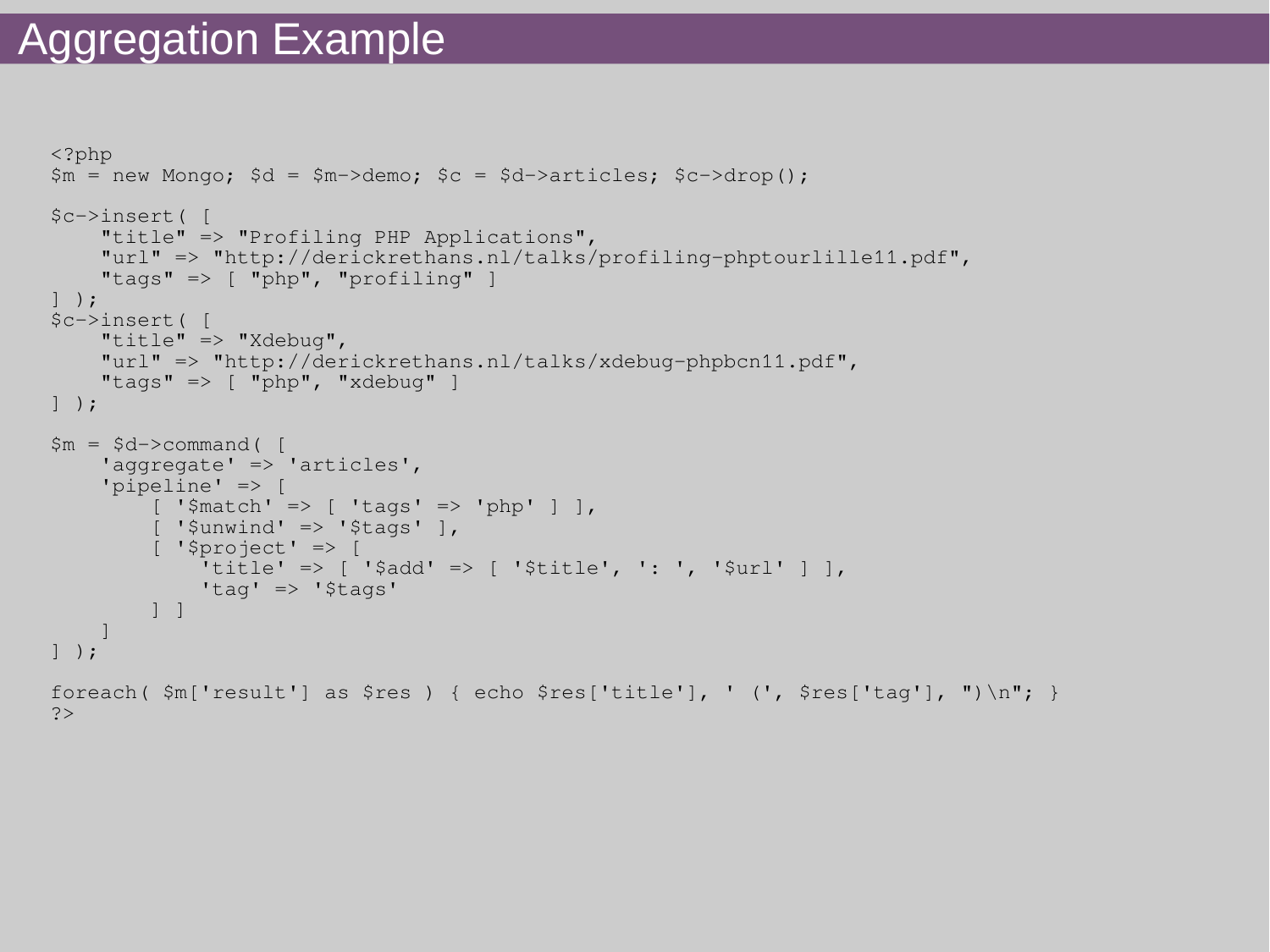- Ghengis: single file mongoDB management app (a la phpMyAdmin)
- RockMongo: mongoDB management app (a la phpMyAdmin)
- MMS: hosted application for instrumentation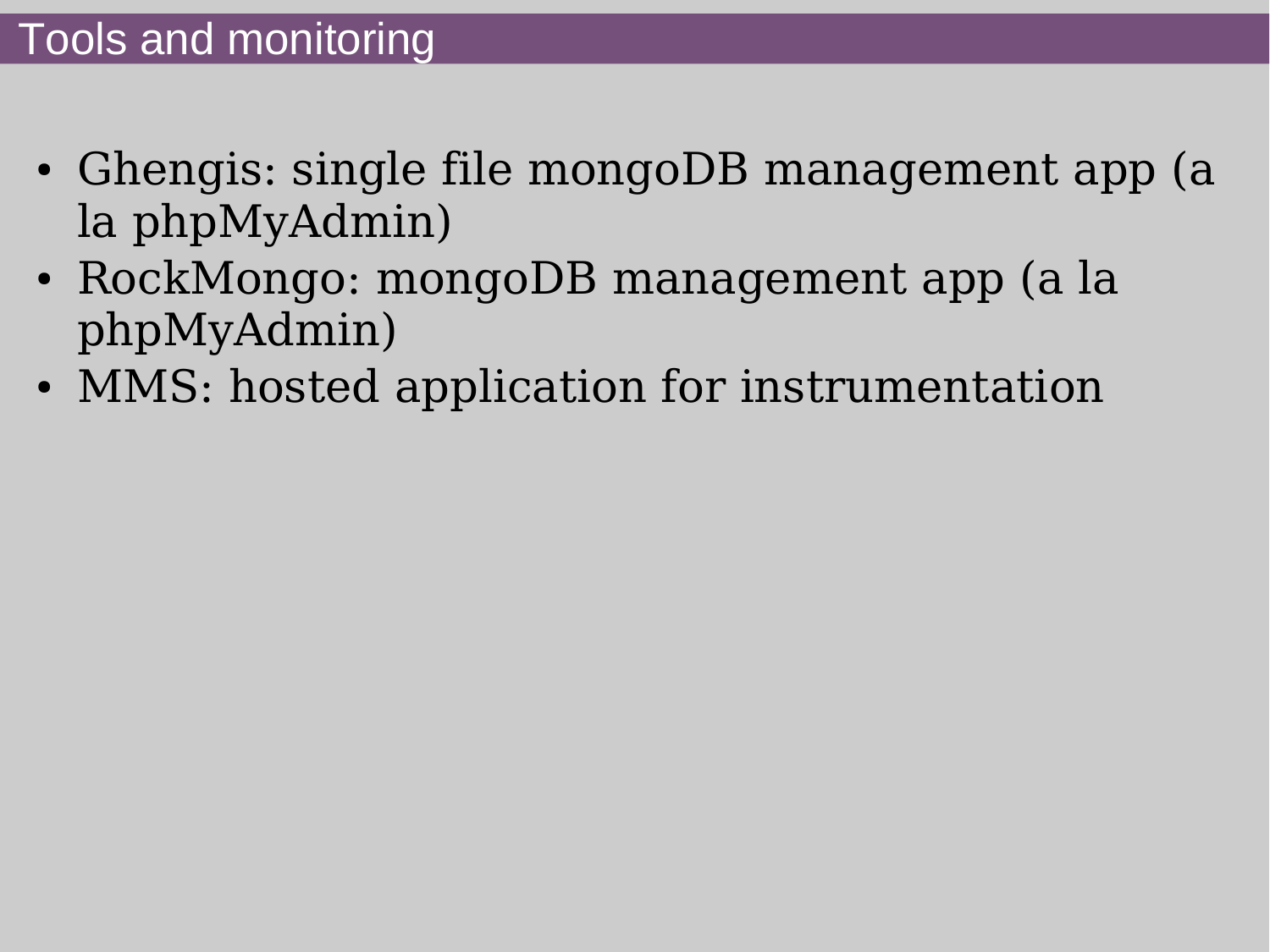| Genghis        |                  |                |                          |                          |        |
|----------------|------------------|----------------|--------------------------|--------------------------|--------|
| Collections    |                  |                |                          |                          |        |
| name           | $\blacktriangle$ | documents      |                          | indexes                  |        |
| articles       |                  | $\overline{c}$ | $\frac{1}{2}$            |                          |        |
| bits           |                  | $\mathbf{1}$   | $\underline{\mathbf{1}}$ |                          |        |
| circus         |                  | 1              | $\overline{1}$           | 2 Indexes                |        |
| elephpants     |                  | 3              | $\tilde{c}$              | $\{\underline{-}id: 1\}$ | lemove |
| profiles       |                  | $\mathbf{2}$   | $\mathbf{1}$<br>$\cdots$ | ${name: 1}$              |        |
| pubs           |                  | $\sqrt{4}$     | $\frac{1}{2}$            |                          |        |
| test           |                  | 1              | $\overline{1}$           |                          |        |
| Add collection |                  |                |                          |                          |        |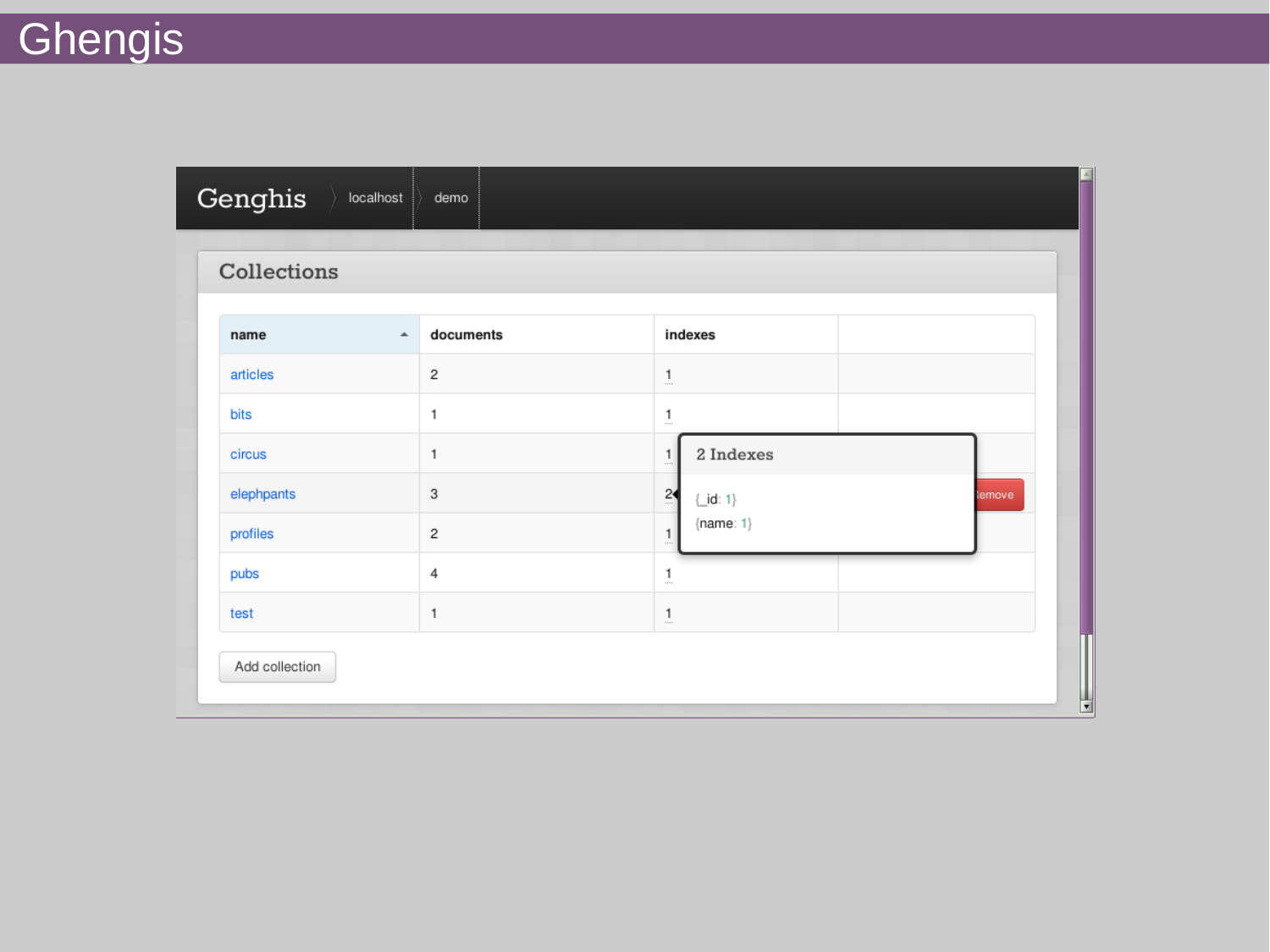